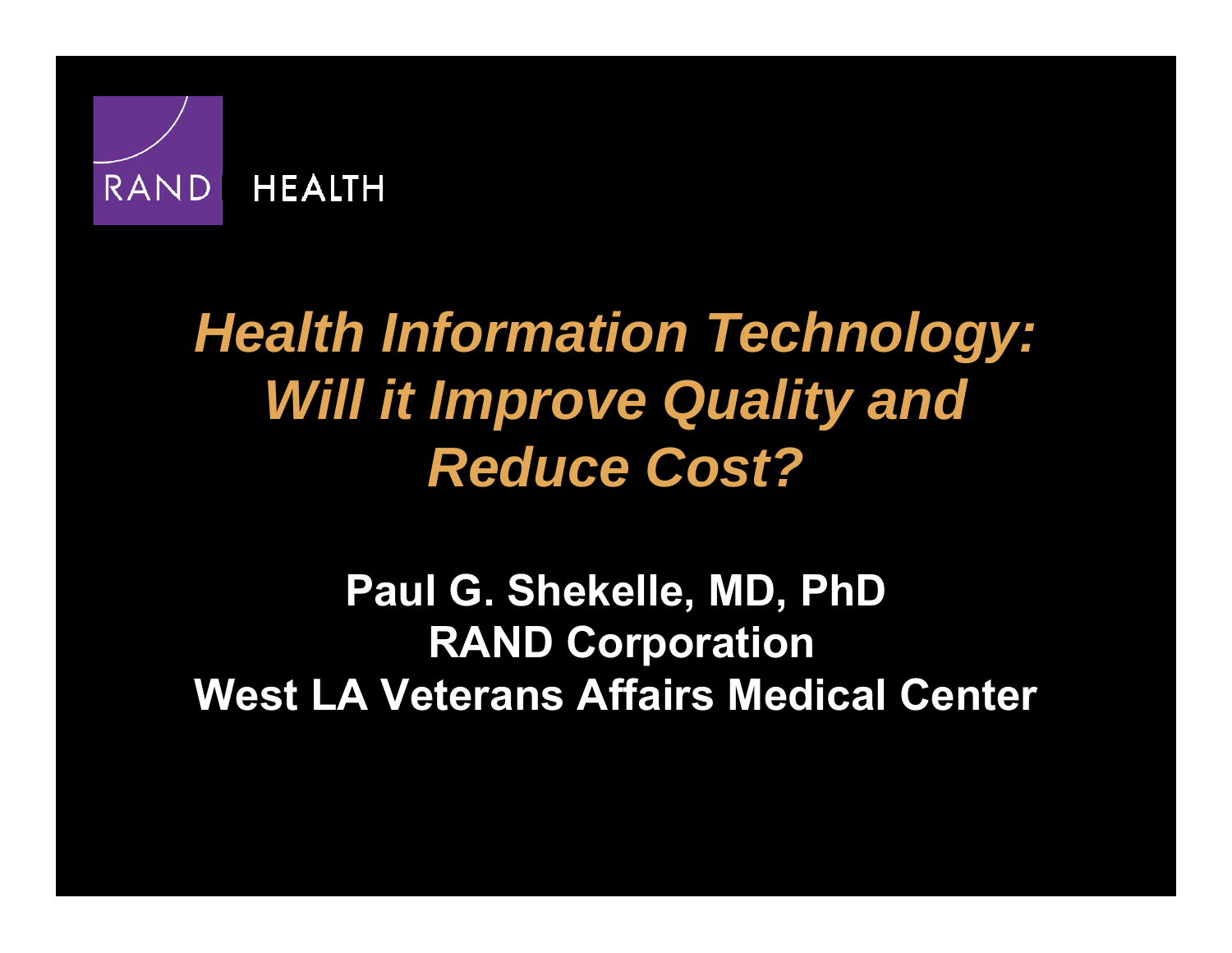# *What Is Health Information Technology (HIT)?*

- **Includes wide range of functions ─e.g.,**
	- –**Computerized billing, administration, and supply**
	- **Email and use of telehealth**
- **This presentation focuses on HIT functions involved directly in clinical care, including** 
	- **Electronic medical records**
	- **Hart Adams and Adams Computerized order for medications (CPOE)**
	- **Hart Adams and Adams Decision-support systems**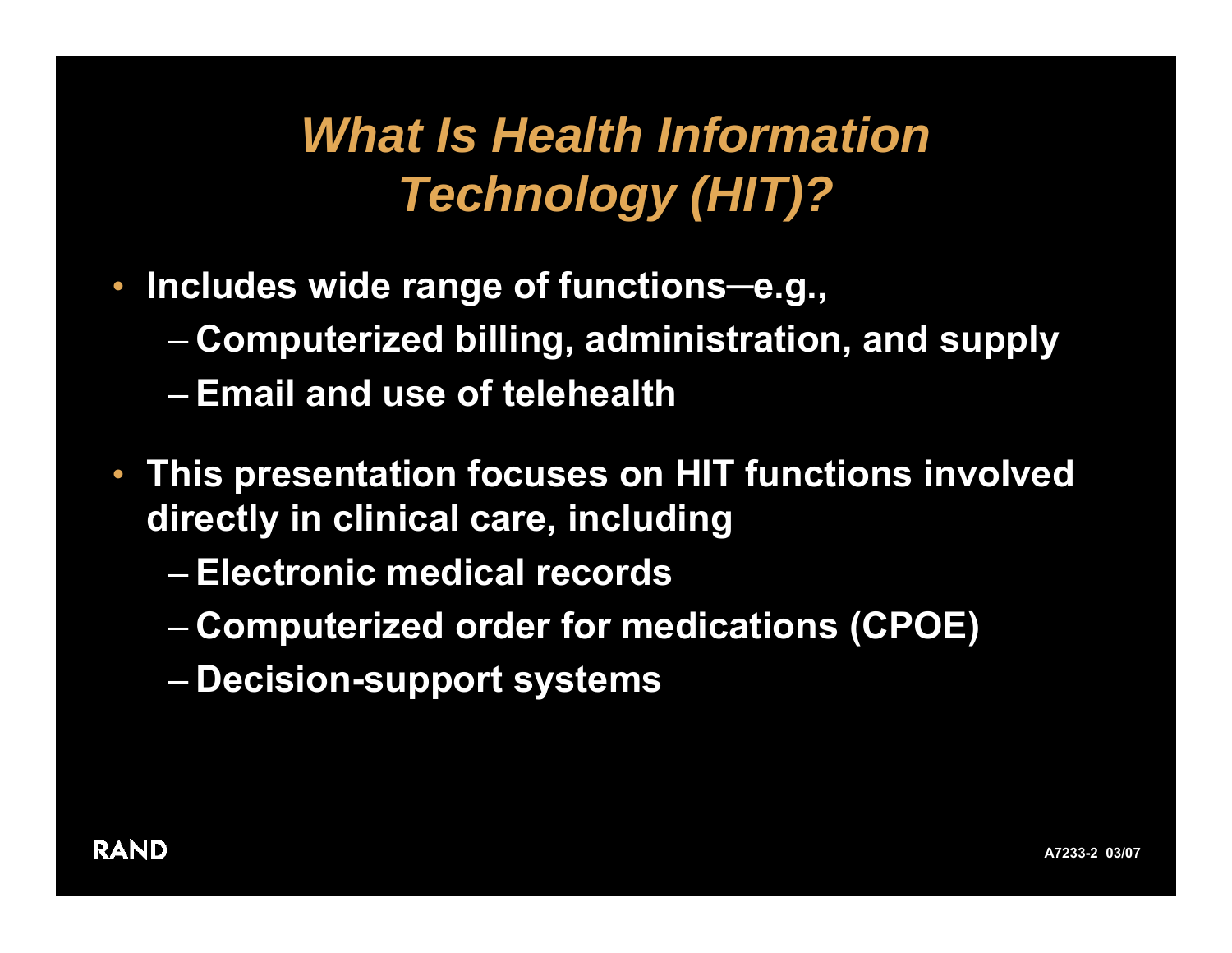### *Overview*

- **Requirements for a successful HIT system**
- $\bullet$  **Effects of HIT: evidence from the literature** – **2005 review Ann Intern Med**
	- **Hart Adams and Adams 2007 update review**
- $\bullet$ **Implementation: lessons learned**
- $\bullet$ **Looking to the future**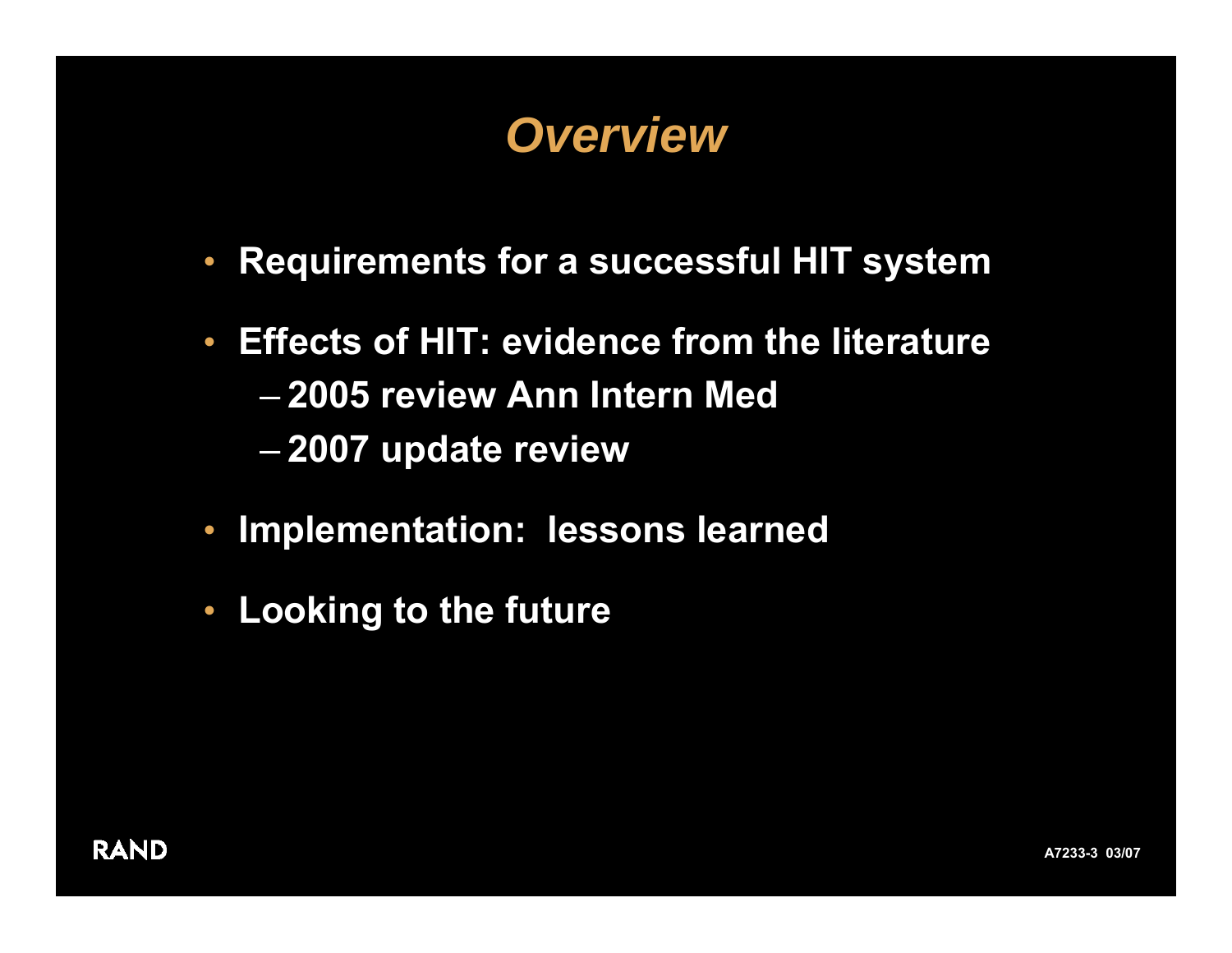## *Technology Is Only One Part of a Successful HIT System*



- **What technology is being tested?**
- **What technology is already in place?**
- **How does the new technology fit in the existing system?**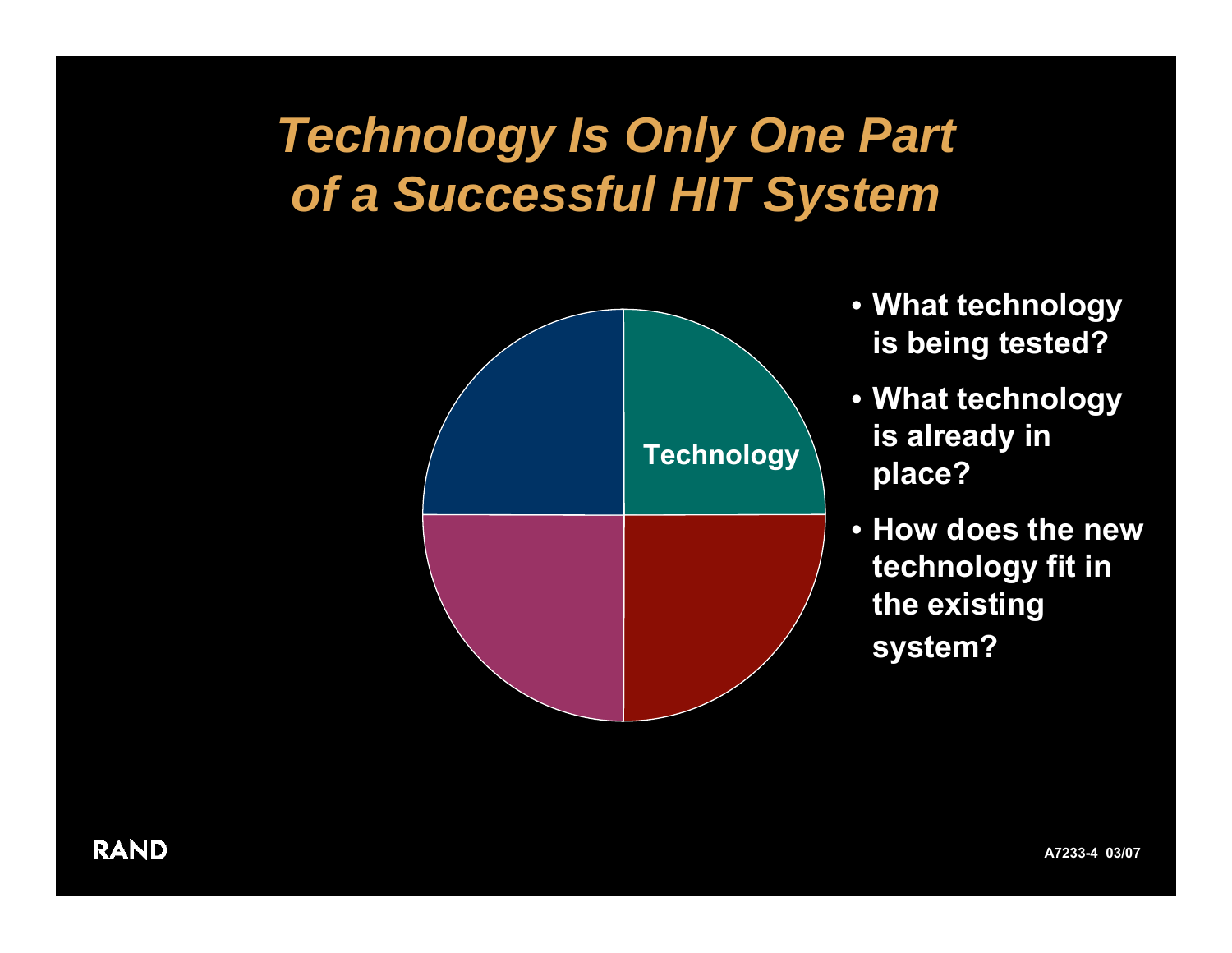### *Human Factors Are also Important*



- **Is the HIT system usable?**
- **How well is it supported?**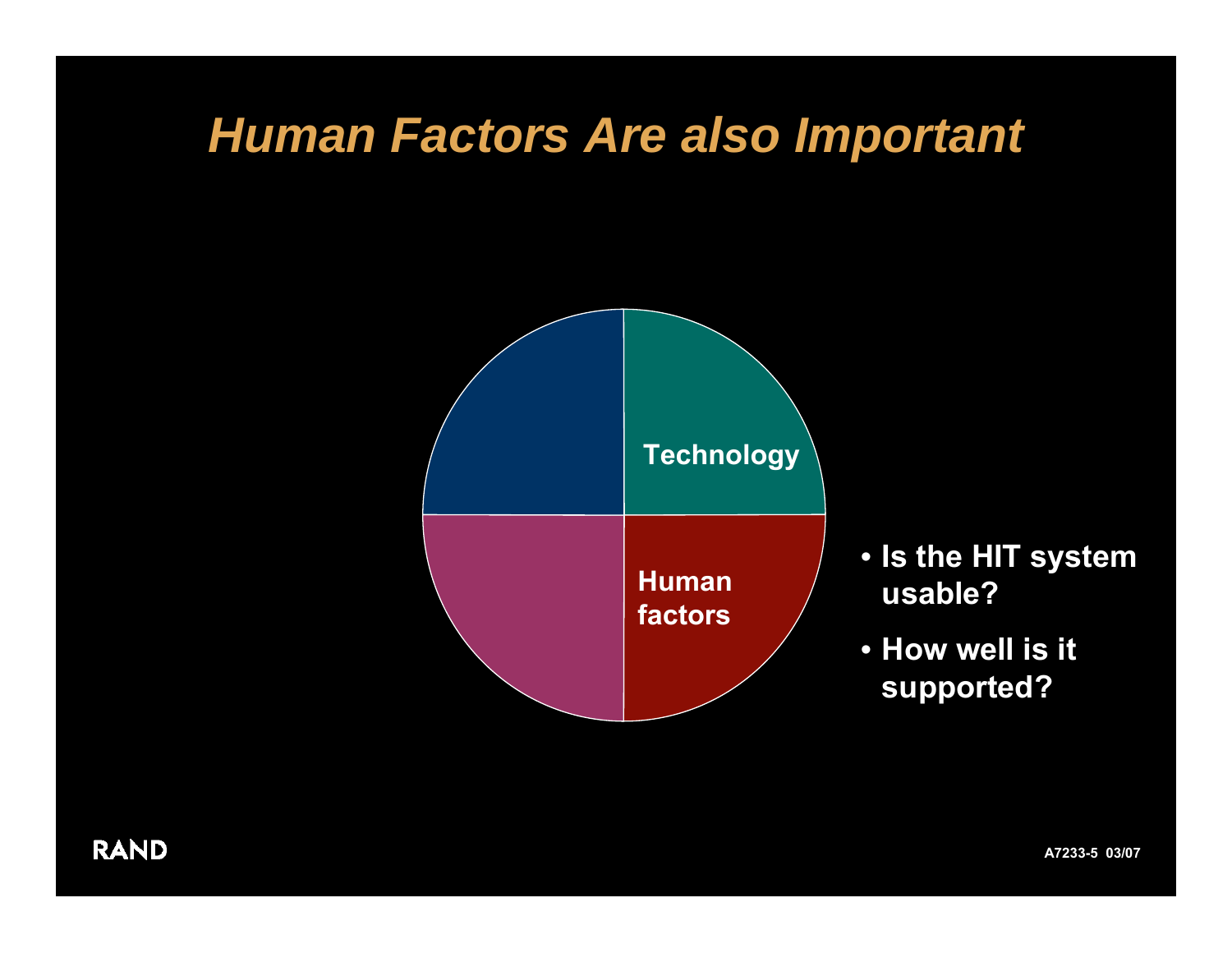## *Effective Management Is Necessary for Success*



• **How must management change to make HIT successful?**

**RAND**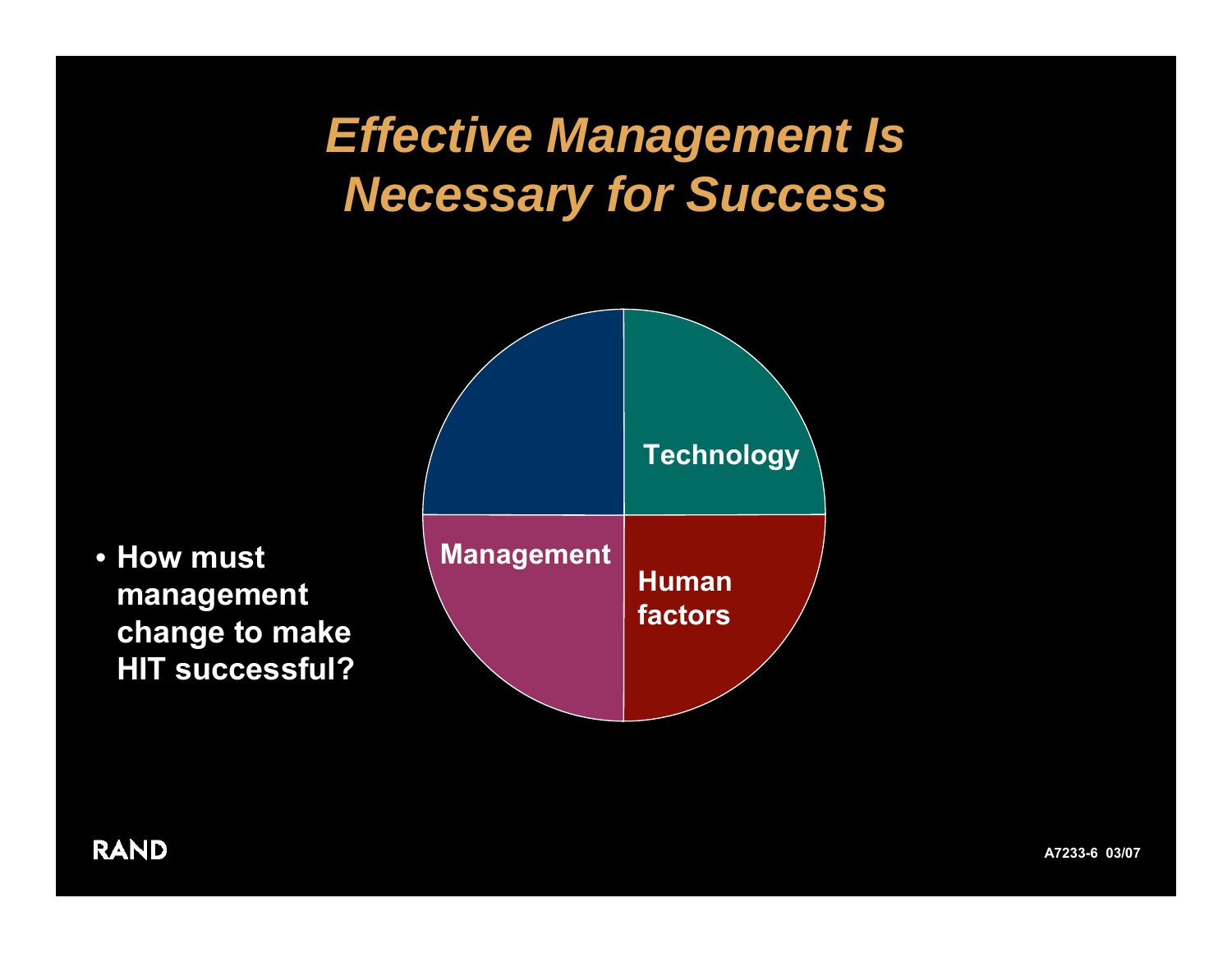# *Organization and Culture Must Be Supportive*

**Organization and culture** • **How can HIT become part of an organization's culture?Management Human factorsTechnology**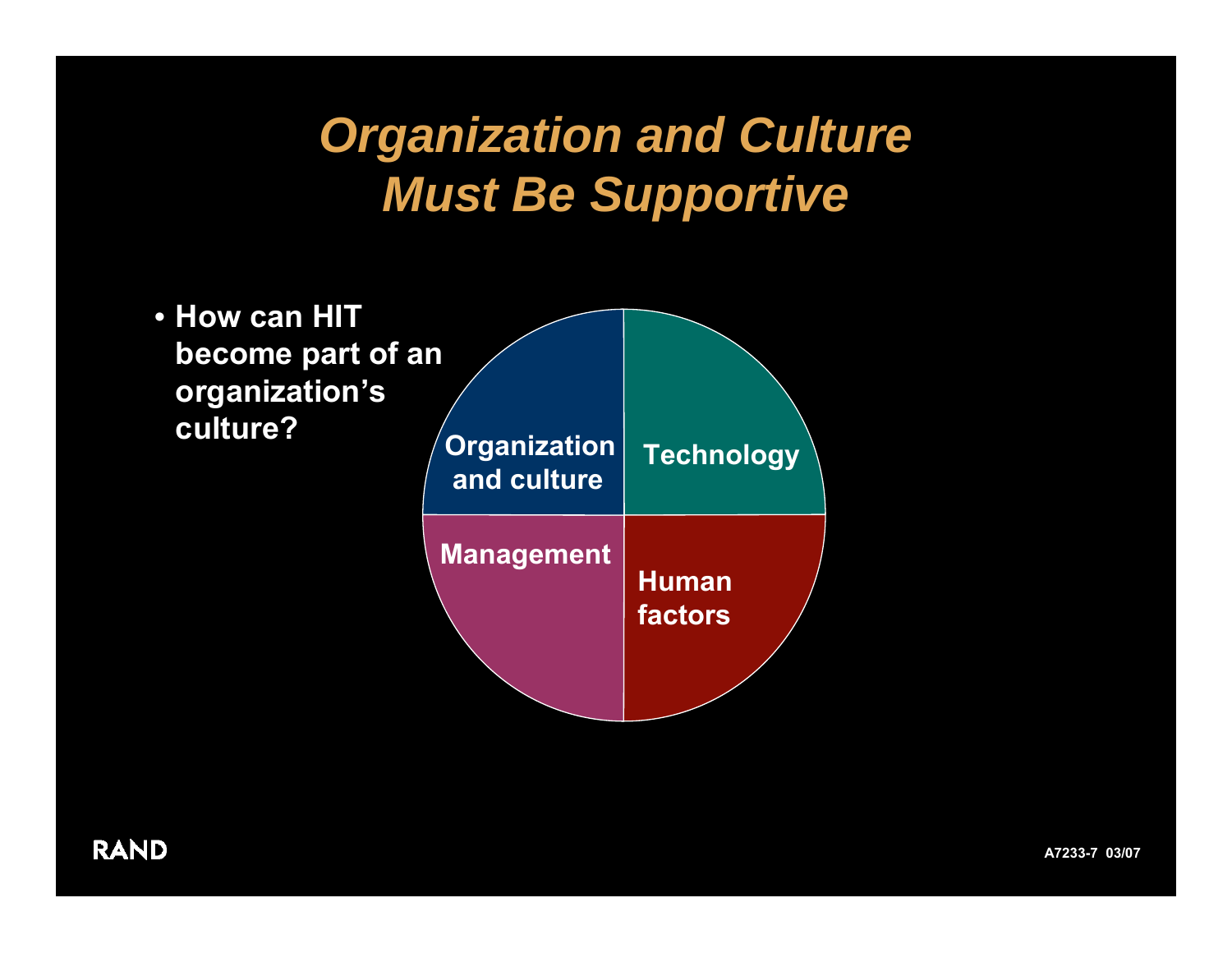### *We Reviewed Studies of HIT Benefits in 2005*

#### **Among 256 high quality studies identified:**

#### **Functionality:**

- $\mathcal{L}_{\mathcal{A}}$ **156 decision support**
- **84 EHR**
- **30 CPOE**

#### **Setting:**

- –**124 outpatient**
- –**82 inpatient**
- **Design:**
	- **97 RCTs**
	- **11 CCTs**
	- $\mathcal{L}_{\mathcal{A}}$ **33 pre-post**
	- **20 time series**
	- **17 case studies with concurrent control**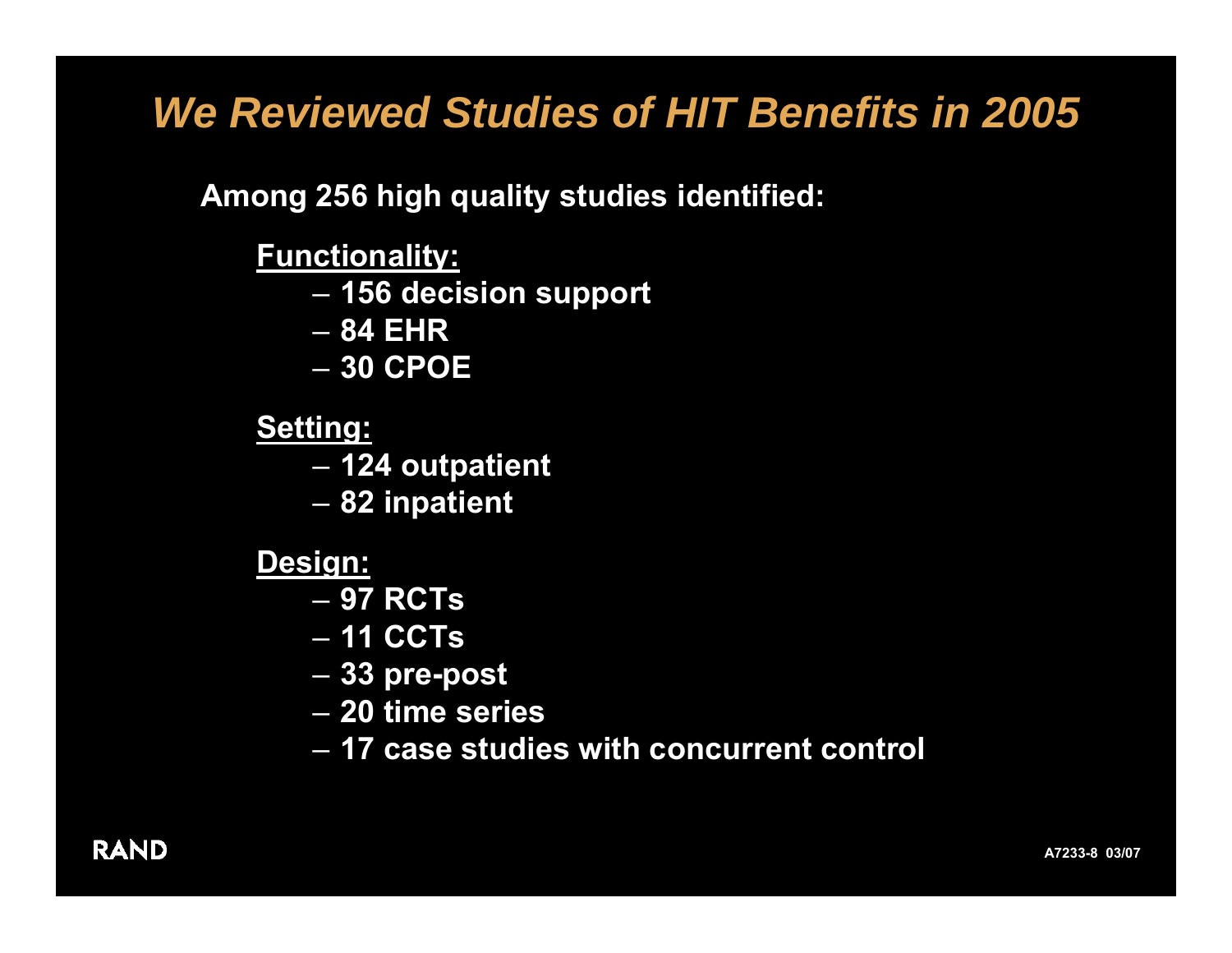# *One-fourth of the High Quality Studies Come from just 4 HIT Leaders*

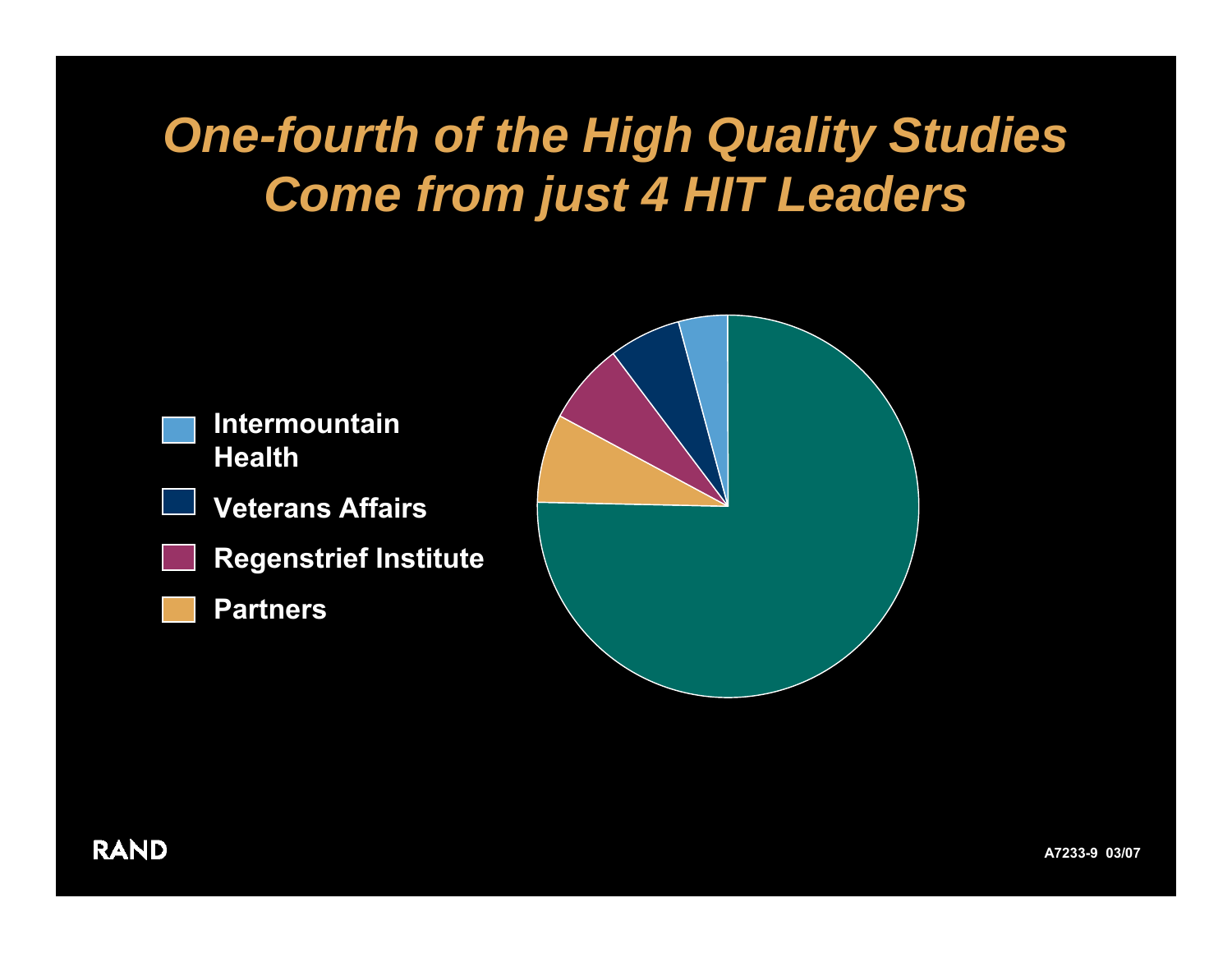# *HIT Systems Have Significantly Improved Quality at the HIT Leaders' Institutions Example: Partners*

**Introduced computerized physician order entry and decision systems**

- **24% reduction in redundant lab tests**
- $\bullet$ **86% reduction in serious medication errors**
- **21% increase in ordering the appropriate test**
- **38% decrease in time until treatment was ordered**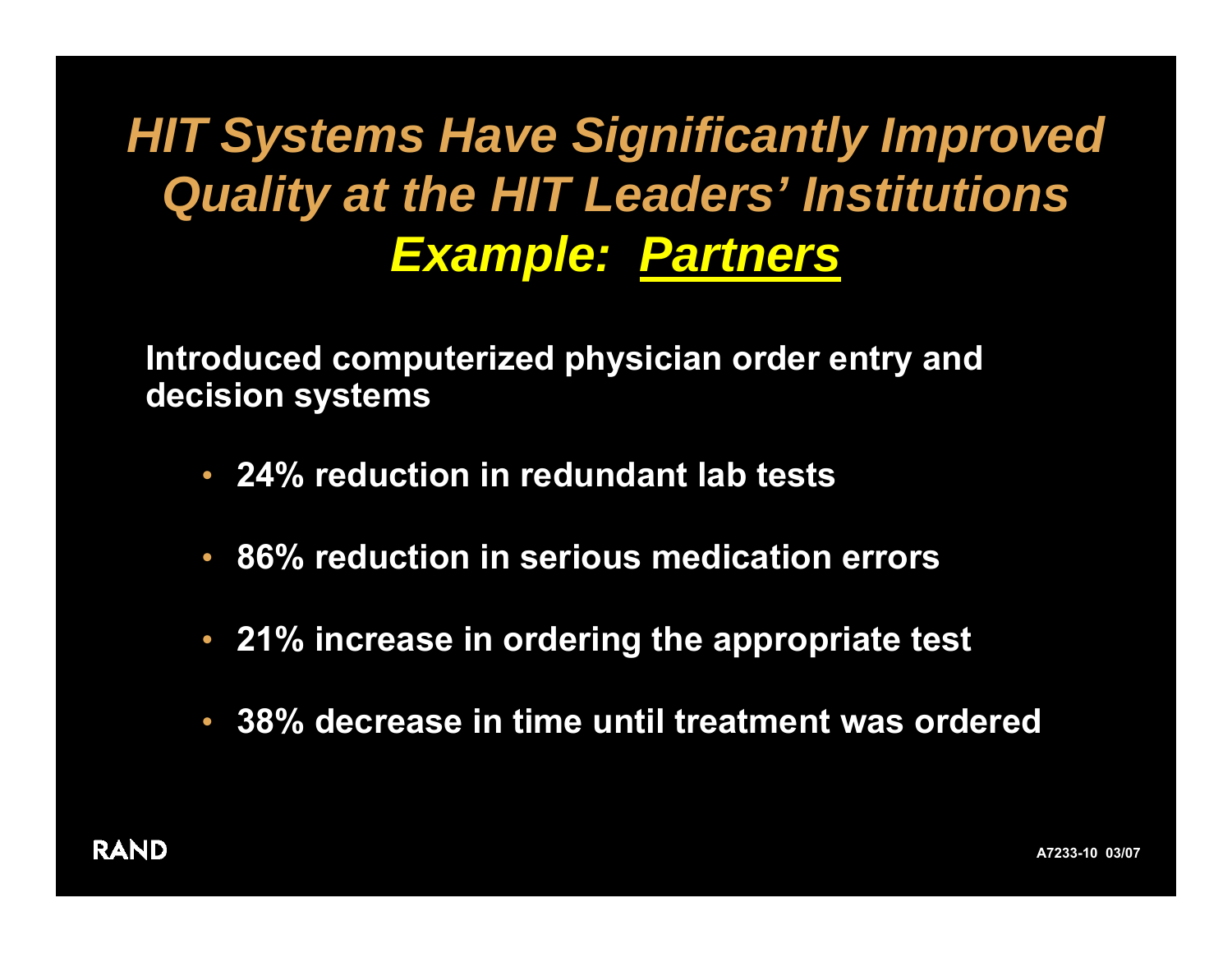# *HIT Systems Have Significantly Improved Quality at the HIT Leaders' Institutions Example: Regenstrief*

**Added computerized reminders to an existing electronic health record system**

- **10%-20% increase in screening and prevention activities by general internists**
- **10%-20% increase in the rates of advanced care directives and advanced care plans**
- $\bullet$  **Computer-based standing orders were even more effective than reminders at improving vaccination**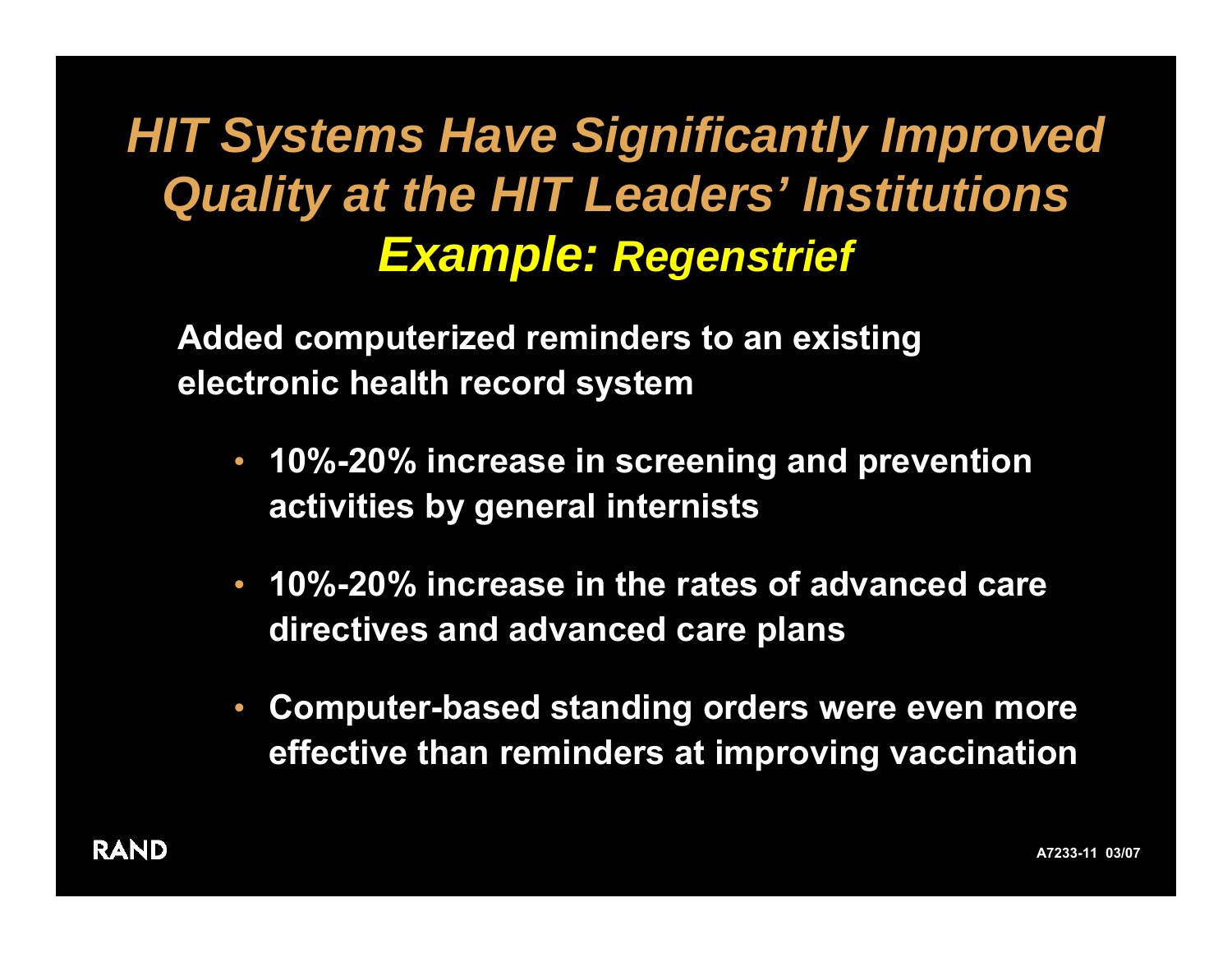### *VA Health System: HIT Success Story (but caveats later)*

RAPID LEARNING

### **Advancing Evidence-Based Care For Diabetes: Lessons** From The Veterans Health Administration

A highly regarded EHR system is but one contributor to the quality transformation of the VHA since the mid-1990s.

by Joel Kupersmith, Joseph Francis, Eve Kerr, Sarah Krein, Leonard Pogach, Robert M. Kolodner, and Jonathan B. Perlin

ABSTRACT: The Veterans Health Administration (VHA) is a unique laboratory for using the electronic health record (EHR) to transform health care and accelerate discovery. This is particularly evident in the care of veterans with diabetes, who constitute a quarter of those served by the VHA. Although EHRs have enabled rapid learning, additional factors were nec-

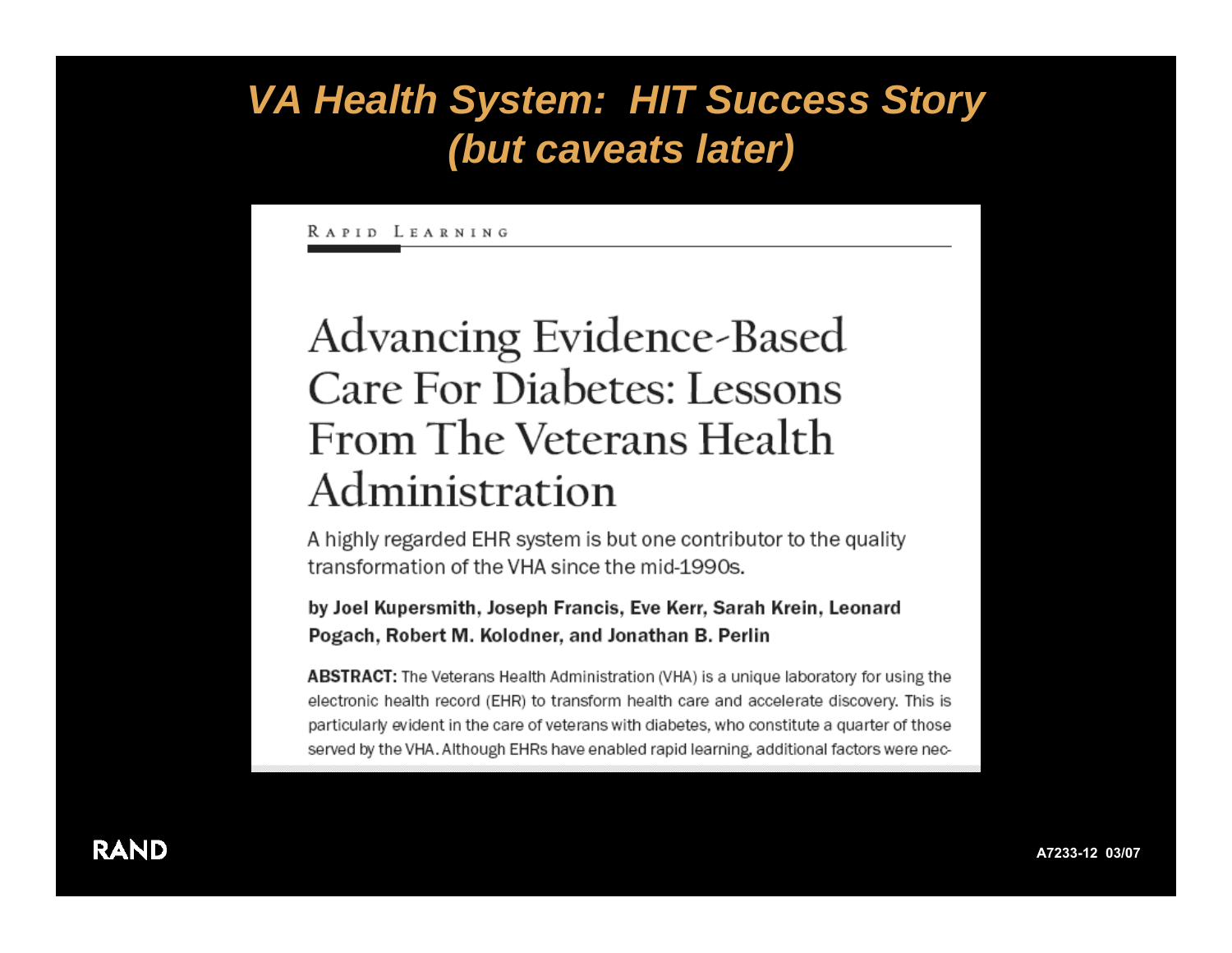### *The Veterans Affairs Health Care System*

- **Cares for more than 5 million veterans** 
	- **~150 hospitals**
	- **>1000 clinics**
- **Doctors are salaried**
- **VA both pays for and provides care**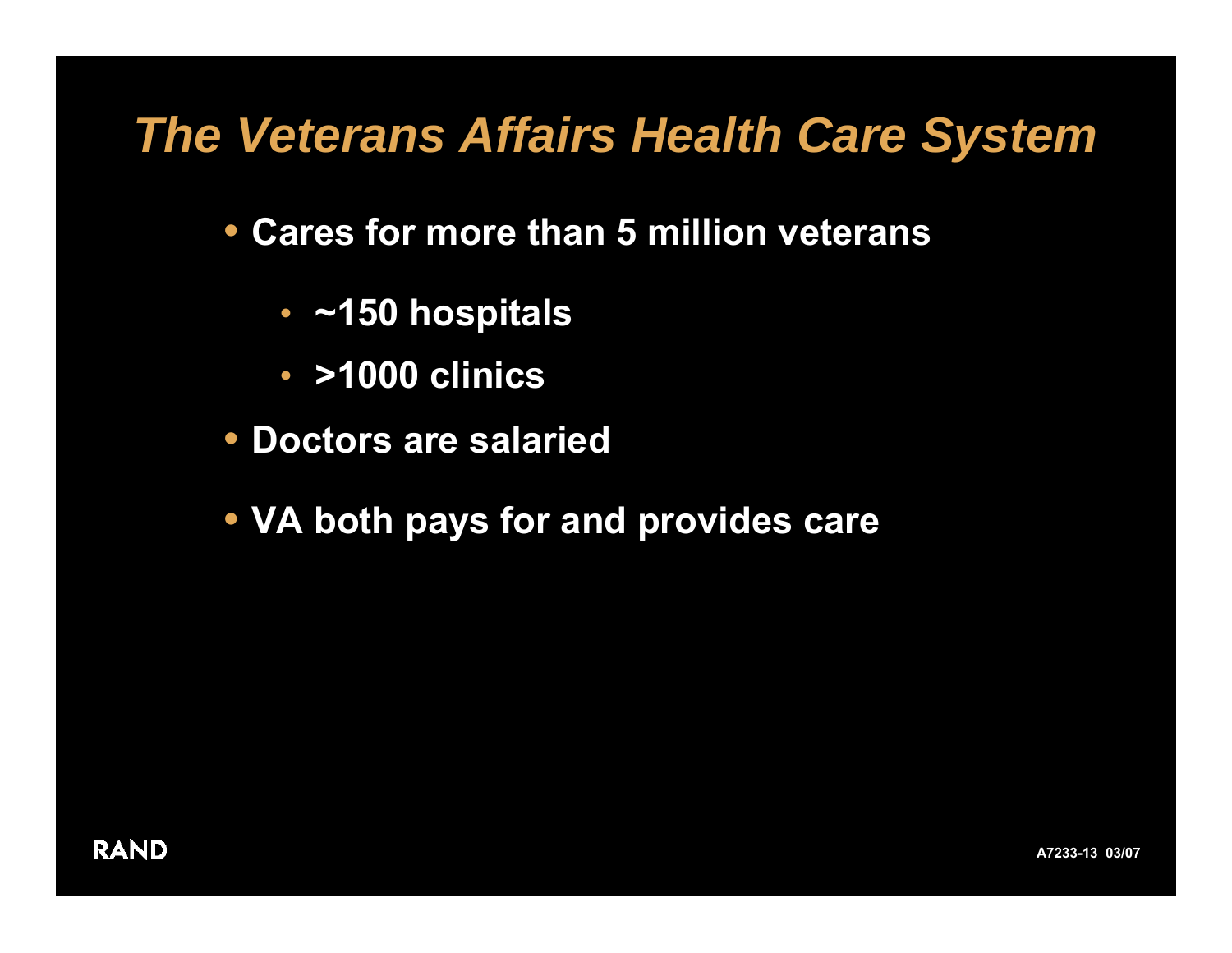### *VISTA Makes it Possible to Monitor Quality and Outcomes of Diabetes Care*

#### **EXHIBIT 2**

Trends in Mean Glycosylated Hemoglobin (HbA1c) Levels Among Veterans Health Administration (VHA) Clinic Users, By Age Category, October 1998-September 2000



SOURCE: Diabetes Quality Enhancement Research Initiative (QUERI).

NOTE: Additionally, a regression model that adjusts for clustering (patient and facility) and seasonal effects was used to confirm the downward linear trend in monthly HbA1c levels overall (-0.013,  $p$ </= 0.0001) and minimal differences in this trend by each age category (p = 0.492)

**RAND**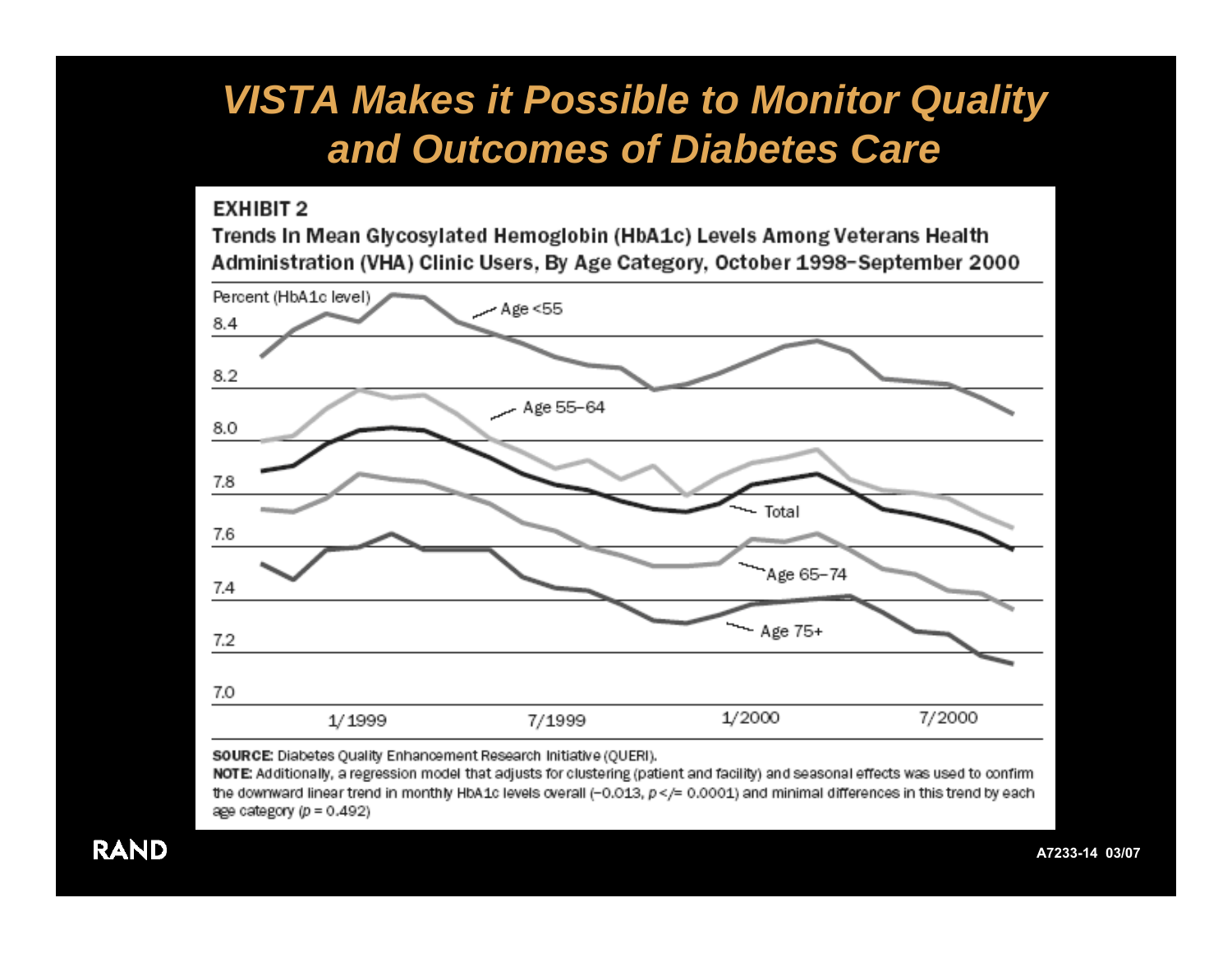### *VISTA's Performance Indicators and Clinical Reminders Help Providers, Patients, & the System to Achieve Specific Goals*

#### **EXHIBIT 3** Diabetes Process Quality In The Veterans Health Administration (VHA), Selected Years



SOURCE: Based on results from the VHA External Peer Review Program.

NOTE: Results are for VHA primary care outpatients with diabetes mellitus.

<sup>a</sup> Data for 2004 and 2005 are not provided.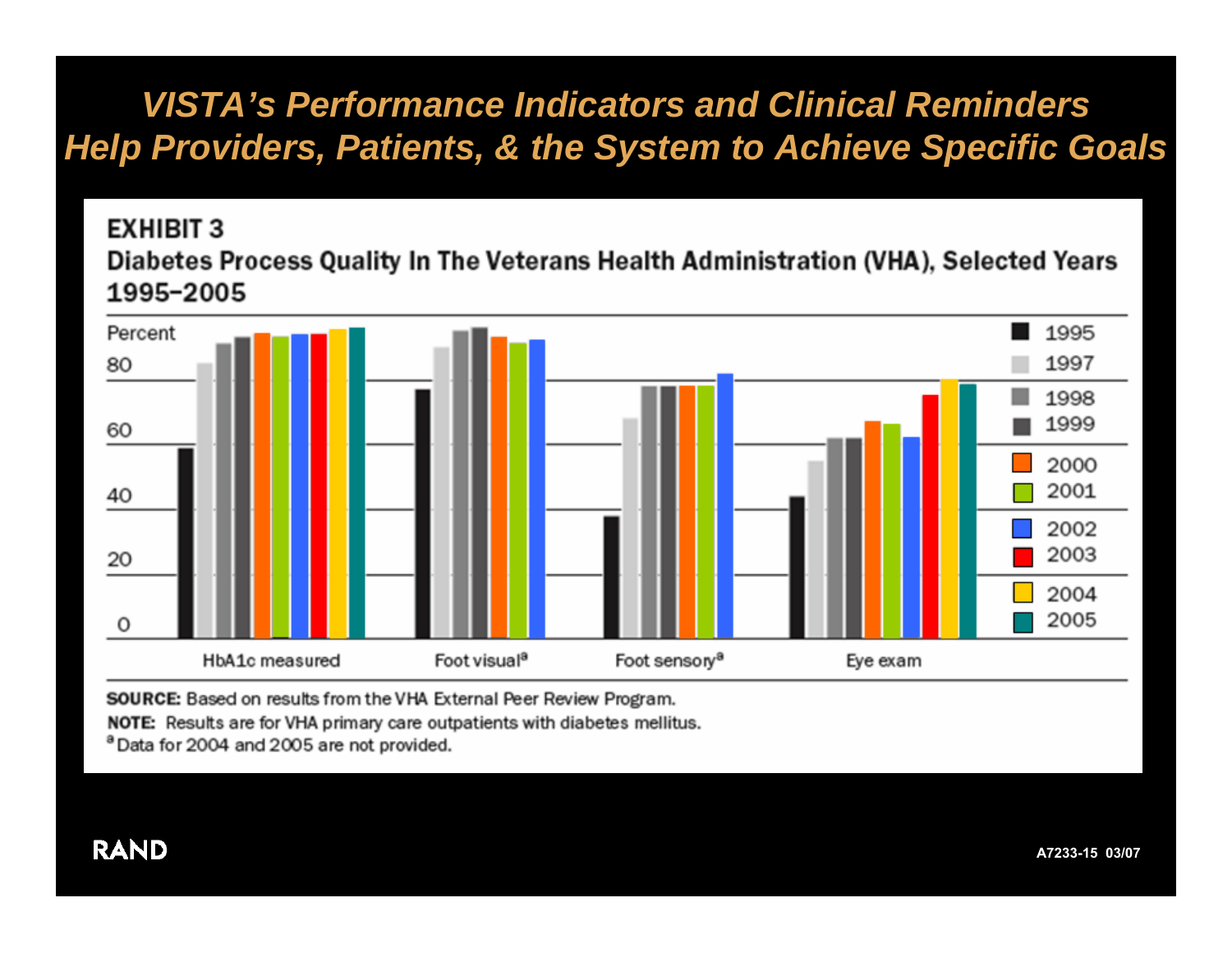# *Little Evidence In 2005 About Costs and Benefits of HIT Systems in other Institutions*

- **15 RCT/CCTs reported costs**  $\mathcal{L}_{\mathcal{A}}$  **None assessed a system with broad functionality**
- **45 "other hypothesis-testing" studies reported costs**
	- **None assessed a system with broad functionality**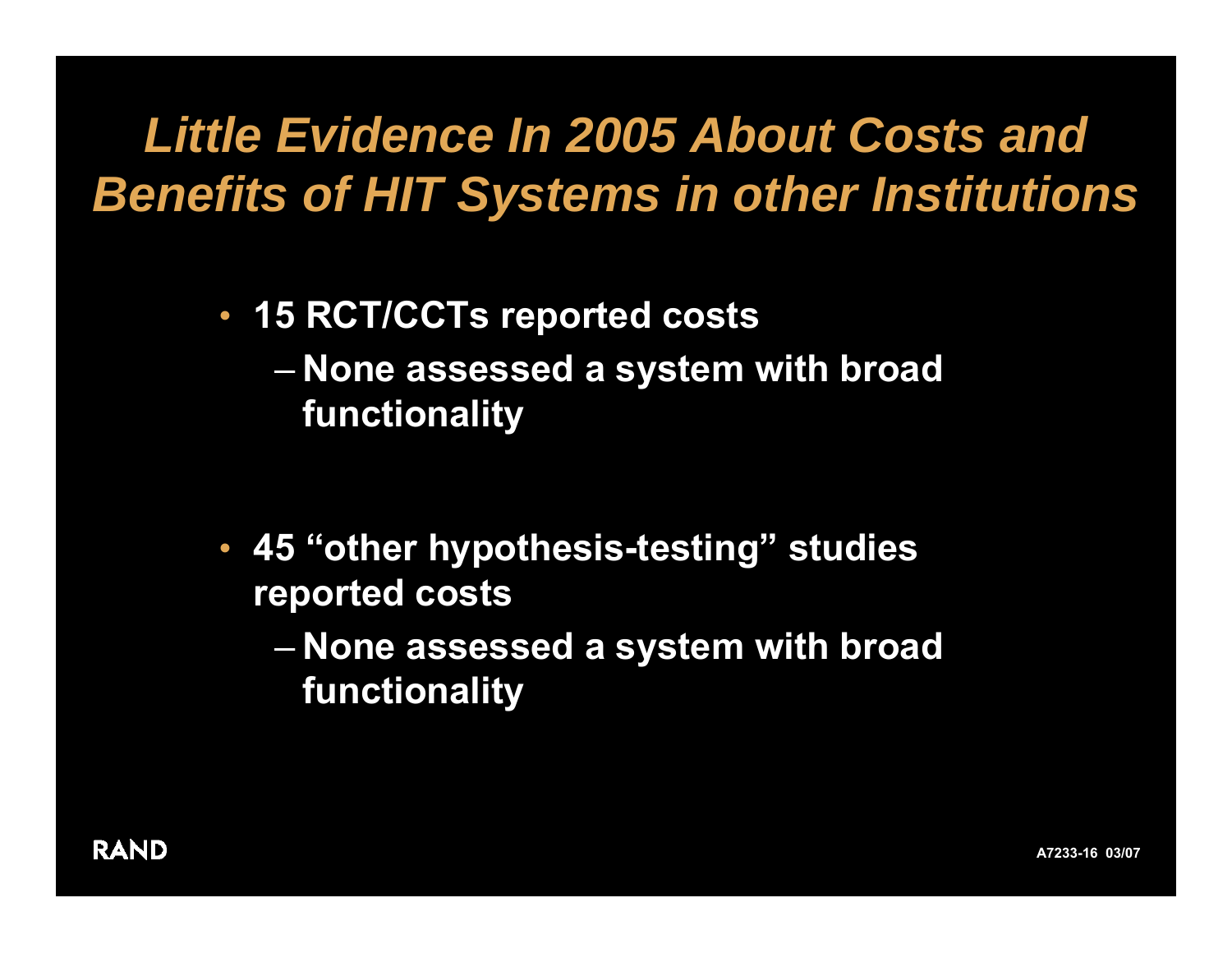# *The Unanswered Question: How Will HIT Work in your Institution?*





#### **HIT Leaders**

- $\bullet$ **Locally developed systems**
- $\bullet$ **Local champions**
- $\bullet$ **•** Real benefits
- $\bullet$ **Costs = ?**

#### **Your Hospital or Office**

 $\bullet$ **Commercial HIT system**

#### **RAND**

**A7233-17 03/07**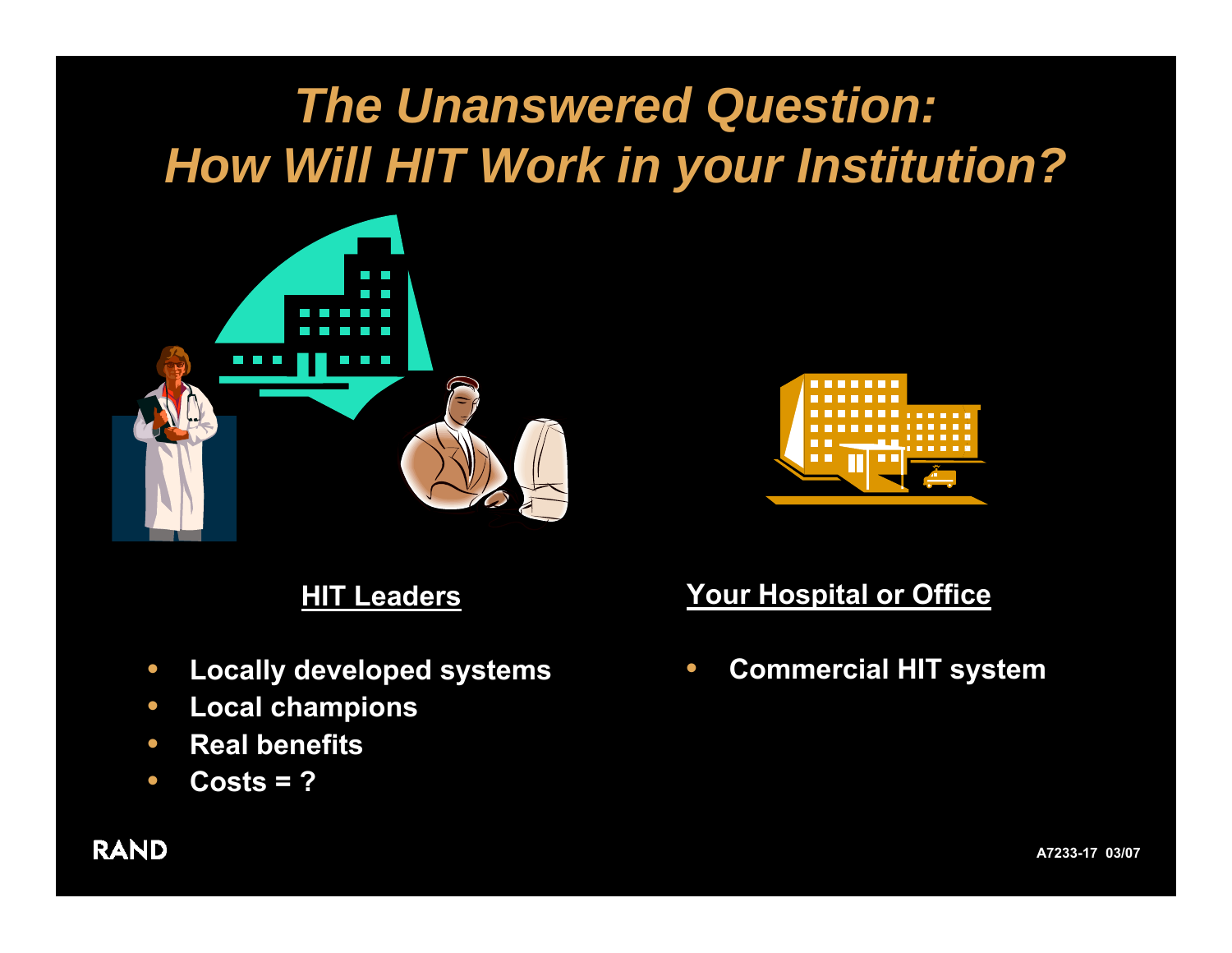## *Organizational Context*

**"Context and confounders lie at the very heart of the diffusion, dissemination, and implementation of complex innovations. They are not extraneous to the object of study; they are an integral part of it." Trish Greenhalgh**

**Milbank Quarterly,2004.82(4)581-629.**

**RAND** 

**A7233-18 03/07**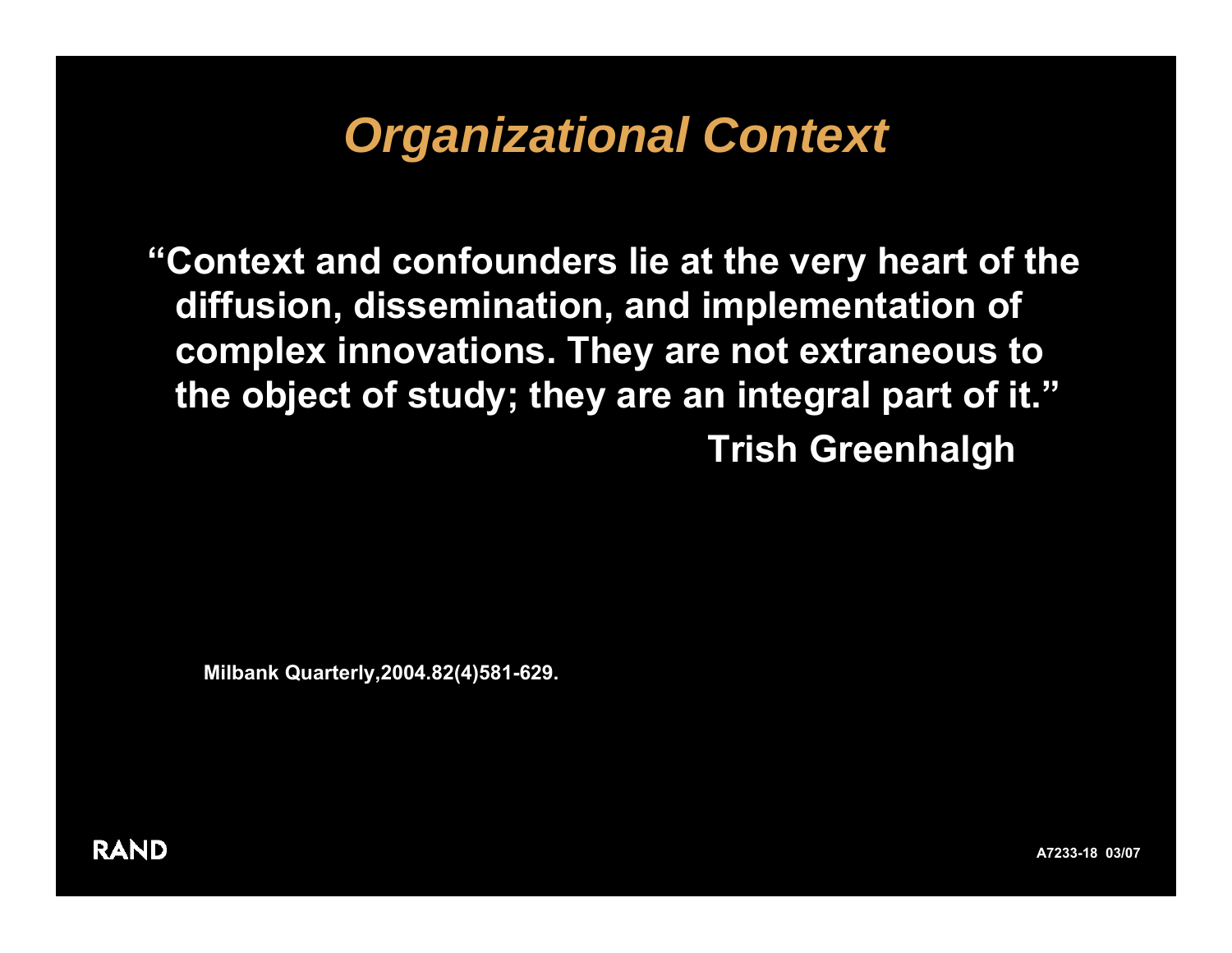# *Little Evidence In 2005 About how Organizational Context Affects HIT Systems*

**Among hypothesis-testing studies:**

- $\bullet$  **Only 3 studies provided information about the institution's financial context**
- $\bullet$  **Only 6 studies provided information about system penetration**
- $\bullet$ **One study discussed facilitators to implementation**
- $\bullet$  **One study discussed sustainability of the HIT intervention**
- **Six studies reported initial costs**
- $\bullet$ **Nine studies reported implementation costs**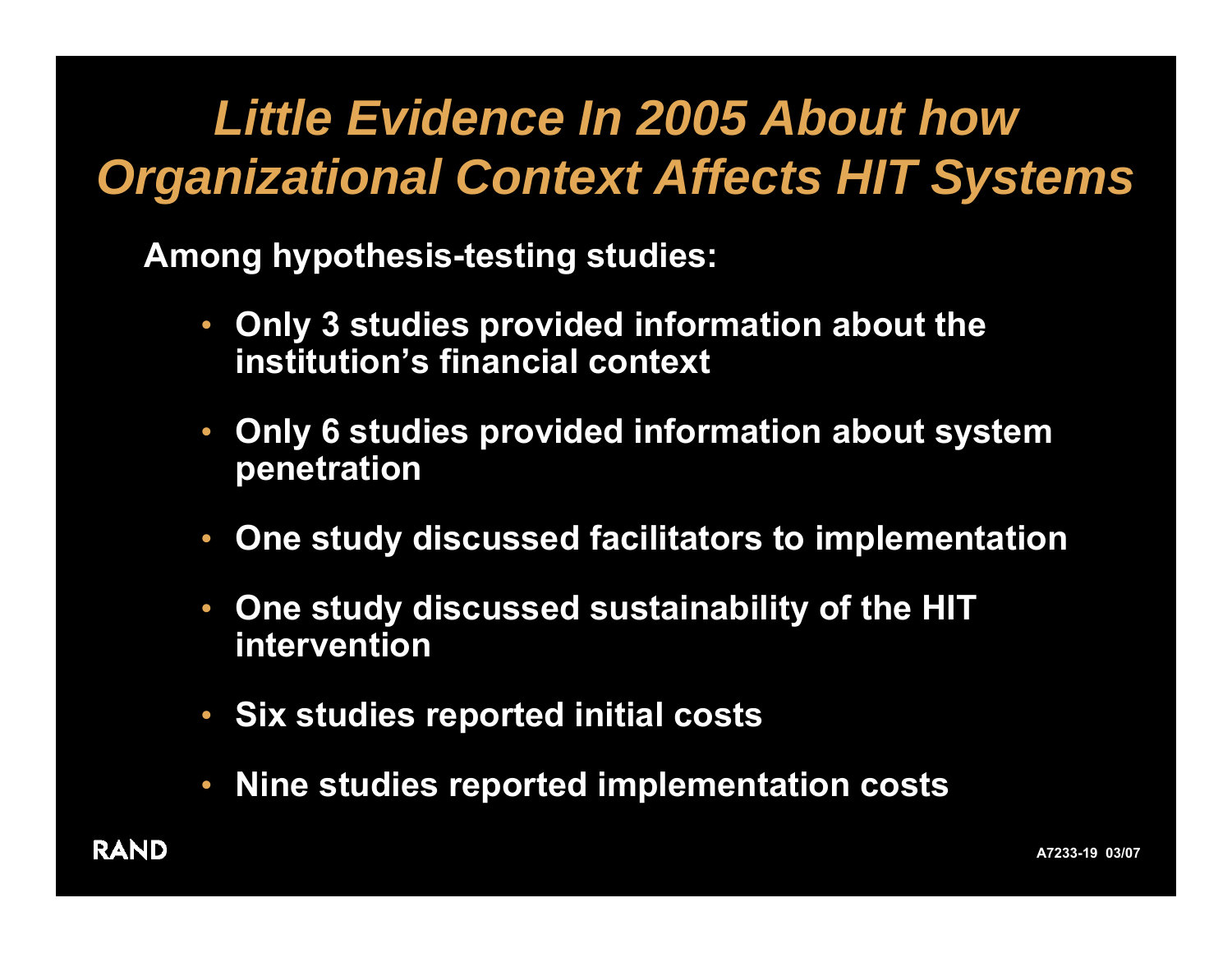## *Cedars-Sinai Suspends Use of Computerized Physician Order Entry*

**January 22, 2003**

**Cedars-Sinai Medical Center in Los Angeles has indefinitely suspended use of its computerized physician order entry (CPOE) system, after hundreds of doctors complained it was difficult to use and compromised patient safety, the Los Angeles Times reports. Cedars-Sinai introduced the customized system in October 2002 in response to a state law that requires hospitals to adopt plans to reduce medical errors by 2005.** 

**Available at http//www.ihealthbeat.orgindex.cfm?Action=dspItem&itemID=117155, Accessed 2007 Mar 1.**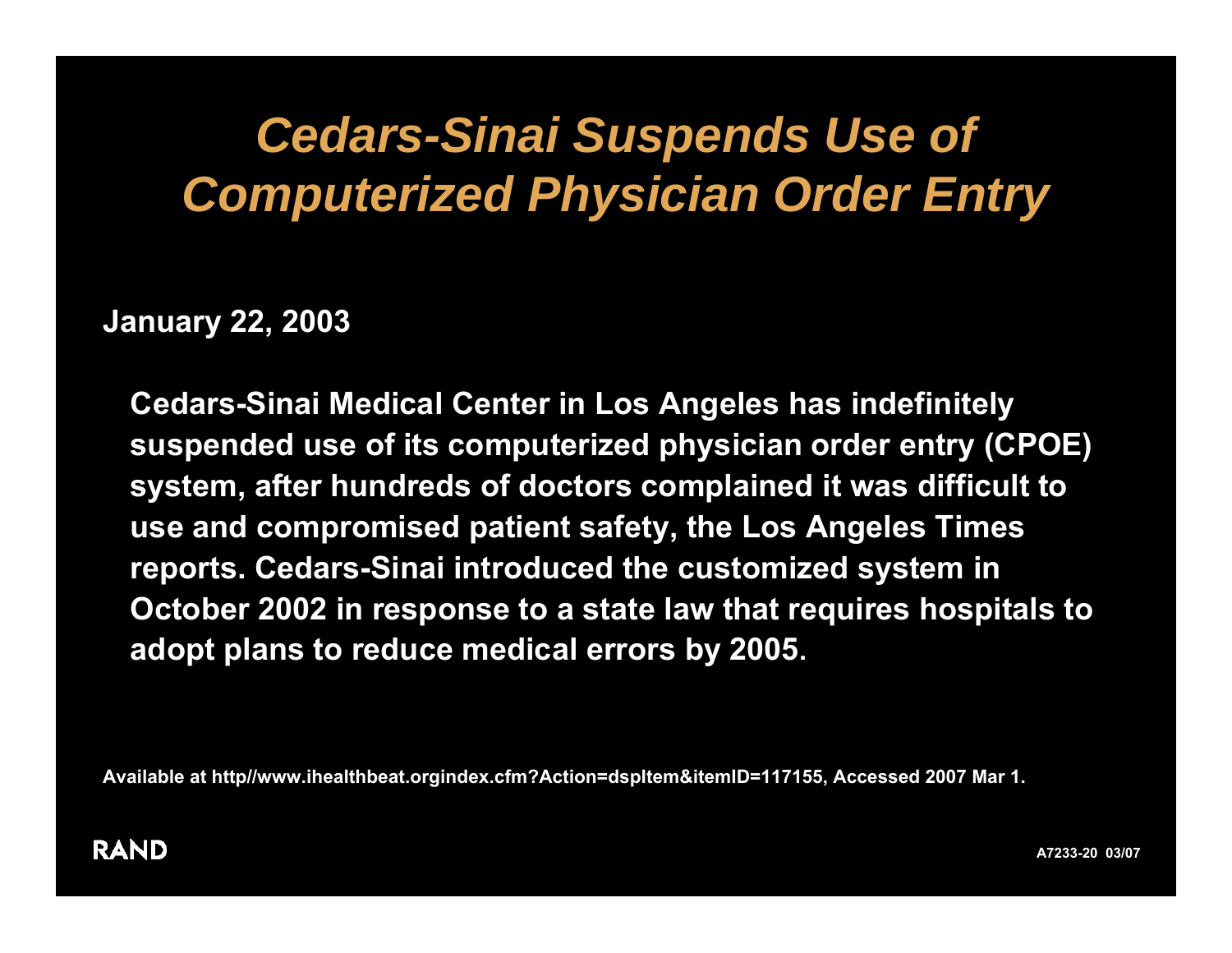# *Kaiser Permanente Computer Glitches May Harm Patients*

**February 15, 2007**

**Repeated technical problems have hampered Kaiser Permanente's \$4 billion effort to computerize medical records and has led to potentially dangerous incidents involving patients, according to a published report citing hospital documents and current and former employees.**

**Kaiser officials acknowledge the digital effort, called Health Connect, has had technical challenges, but say those have been resolved and patients should feel safe getting care at any Kaiser facility, the Los Angeles Times reported Thursday.**

**Available at http//cbs5.com/local/local\_story\_046110813.html. Accessed 2007 Mar 1**

#### **RAND**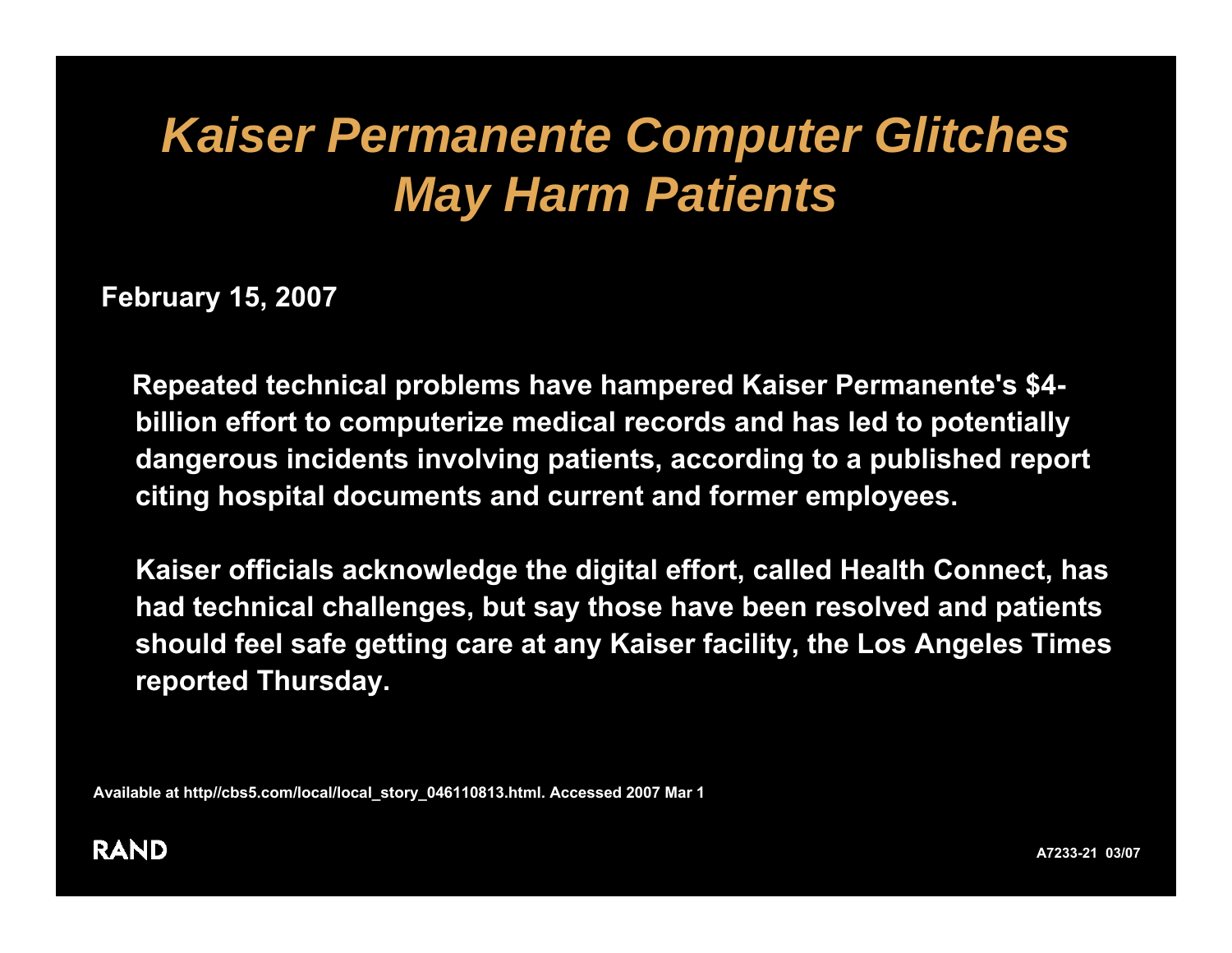# *2007 Update: 179 Studies*

### **Functionality**

- **40 CPOE**
- **39 EHR**
- **22 Decision support**
- **21 Patient decision support**
- **11 Electronic communication4 Mobile computing**

#### **Setting**

**70 Hospital/Inpatient 64 Outpatient/ambulatory 18 Patient home/internet15 Pediatrics 9 Emergency room**

### **Study Design**

- **46 Randomized controlled trial**
	- **7 Controlled clinical trial**
- **34 Pre-post**
- **18 Time Series**
	- **5 Historical control**
- **27 Cross-sectional**
- **18 Predictive analysis**
- **14 Systematic review/meta-analysis**
	- **4 Cohort**
	- **2 Case control**
	- **5 Descriptive quantitative**

#### **RAND**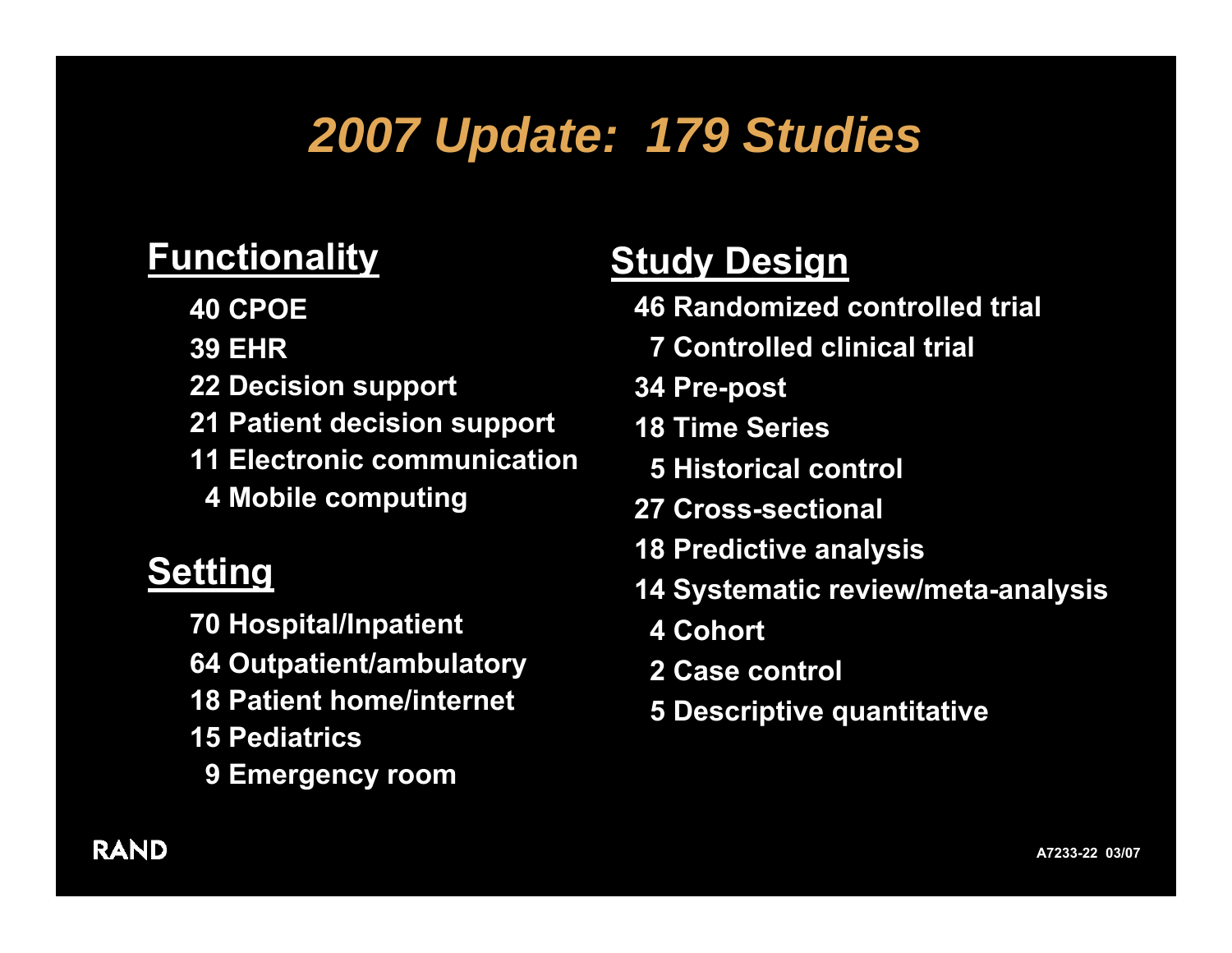## *2007 Update: General Themes*

- **More articles than expected indicating more rapid expansion of published HIT assessments**
- **HIT leaders continue to refine HIT applications**
- **Descriptions of commercial HIT systems more common**
- $\bullet$  **Increasing numbers of clinical HIT applications external to an EHR**
- **Greater knowledge of factors important for HIT implementation but still much to be learned**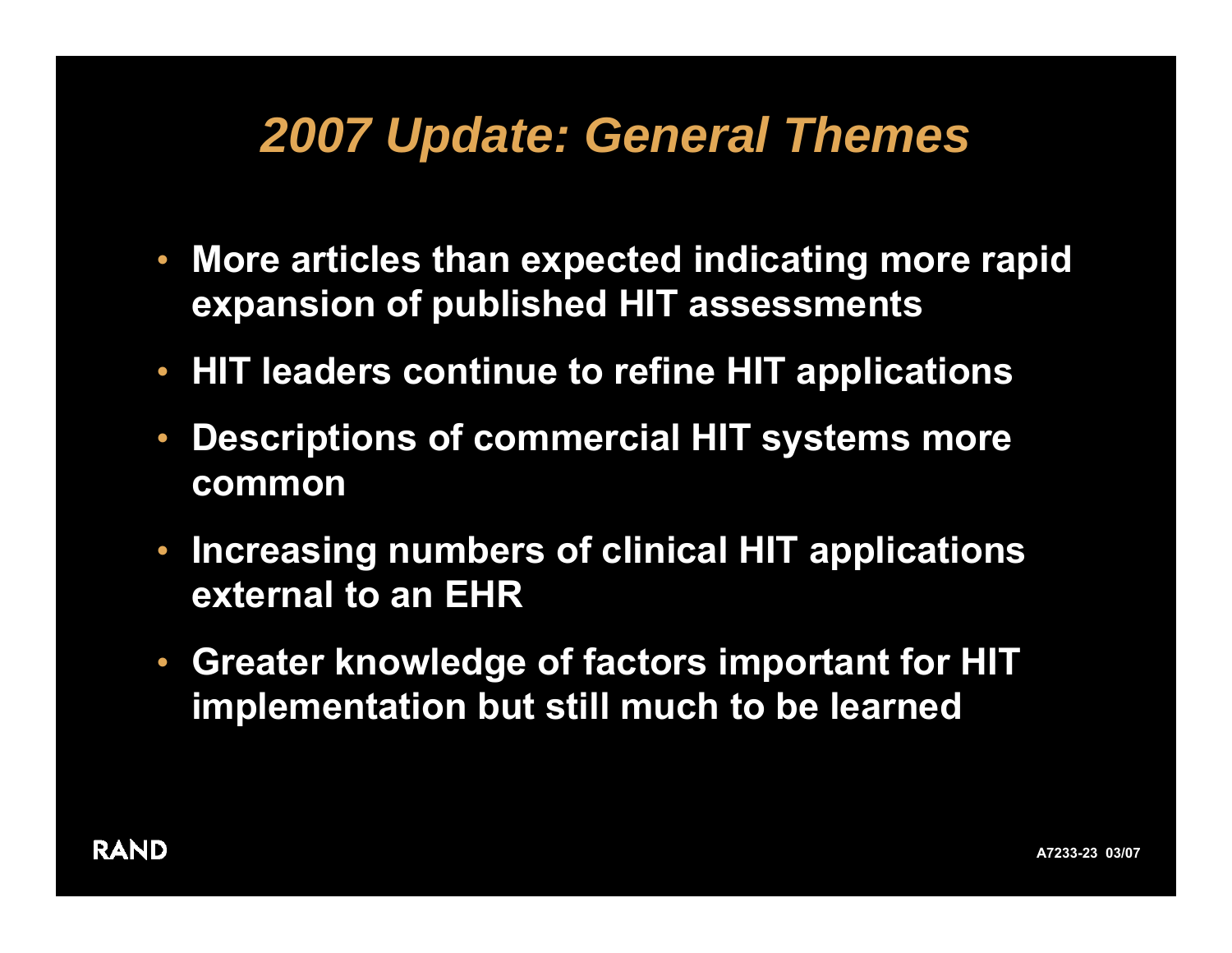## *Commercial Multi-Function EHRs*

**More studies than in 2005 review**

- **2 studies reporting on implementation of a commercially-available EHR (Kaiser, rural family practice in NY state)**
- **Study of effect on organization culture after converting to an EHR**
- **12 studies assessing effect of adding new functionalities (CPOE, DSS) to an existing EHR**
- **2 studies (weaker) associating community EHR use with quality**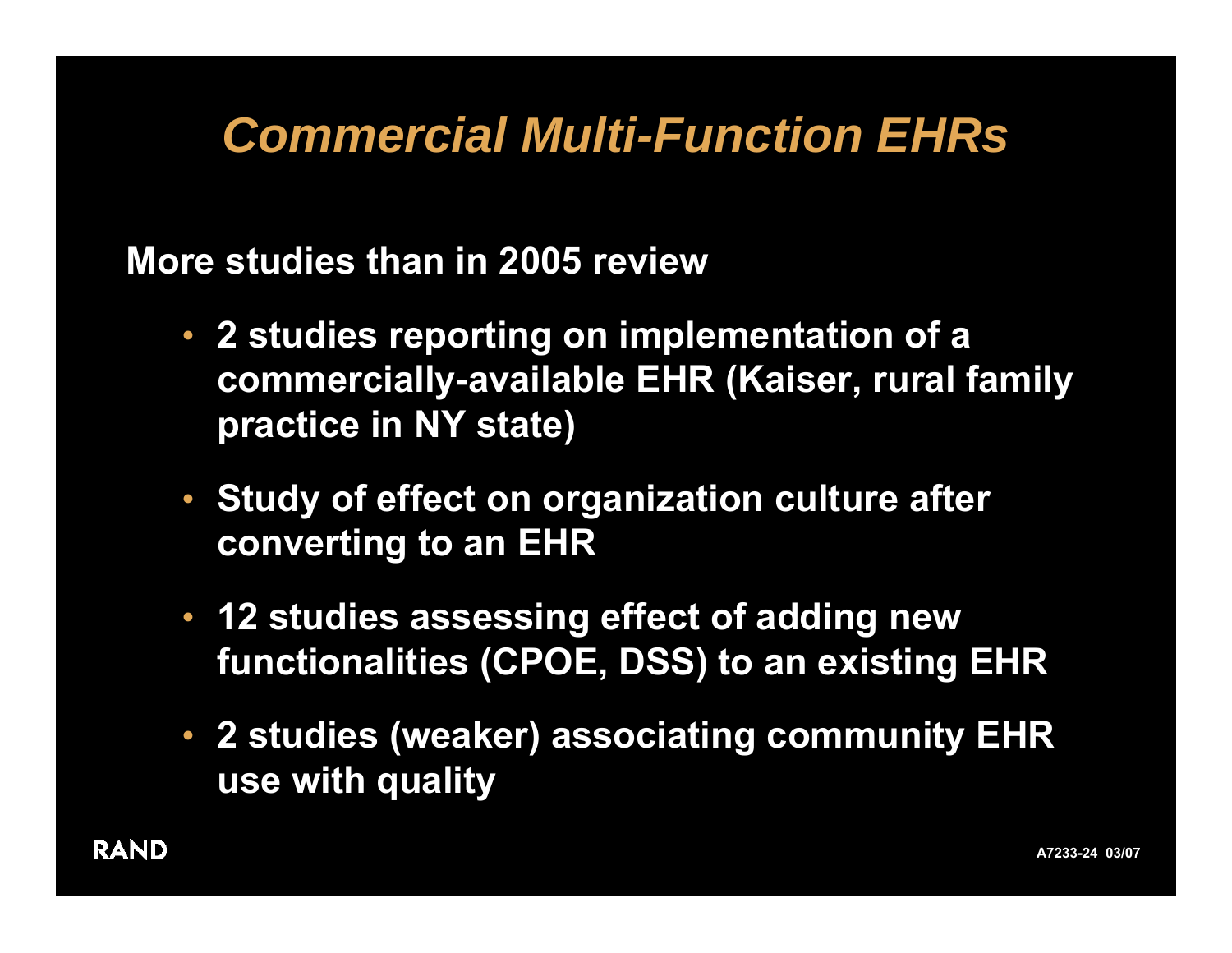## *Kaiser EHR Implementation*

- **Kaiser in Colorado – locally developed EHR (in collaboration with IBM)**
- $\bullet$ **Kaiser Northwest – EpicCare**
- $\bullet$ **• Both EHRs include** 
	- –**Integrated documentation**
	- –**Results reporting**
	- **CPOE**
	- –**Decision-support systems**
- $\bullet$ **Pre-post comparison – 4 years before and after**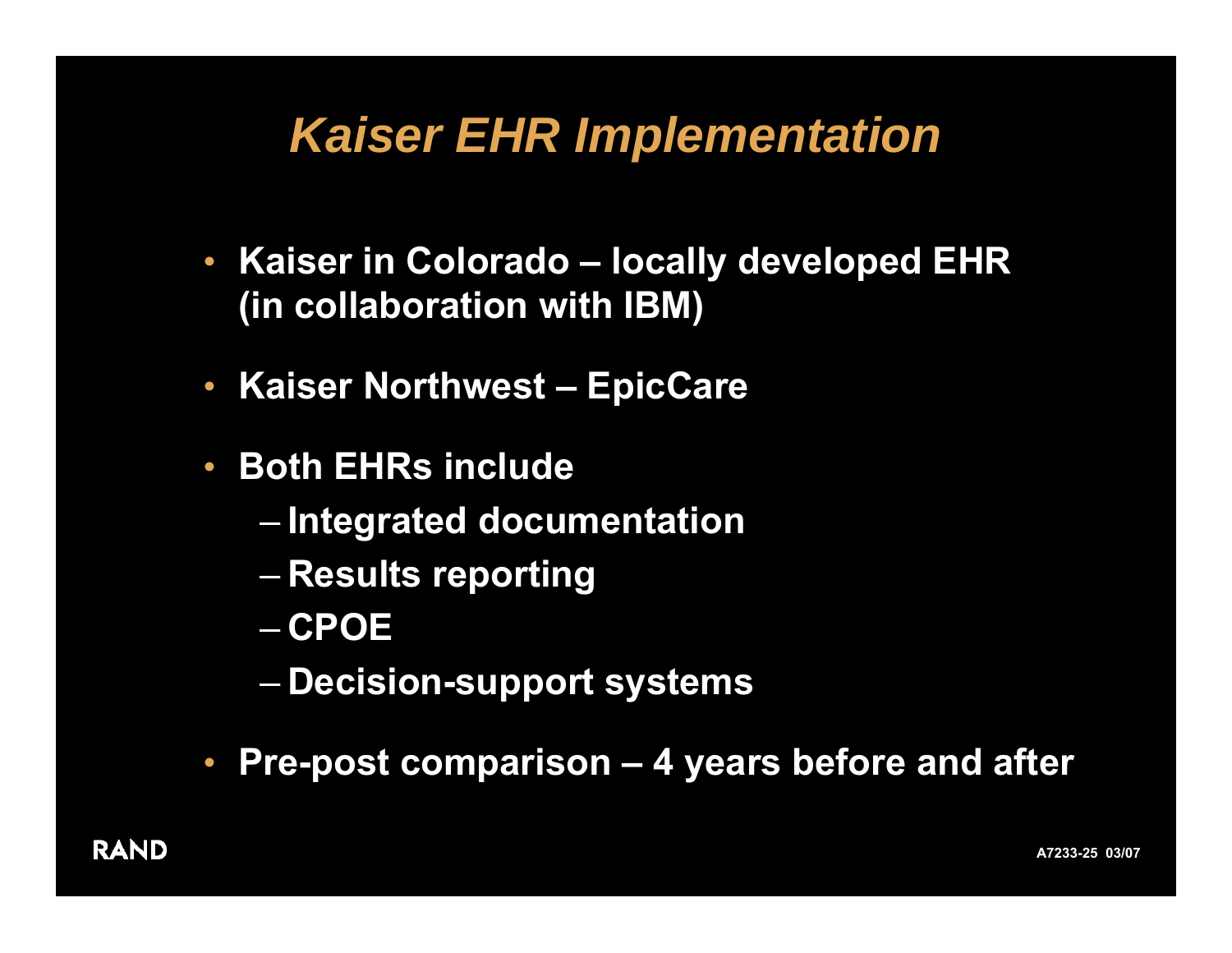## *Outcomes at Kaisers*

- **Ambulatory care: 8% decrease**
- **Telephone contacts: 1.26**  Æ **2.09 calls per member per year**
- $\bullet$  **Radiology use**
	- – **Initial 14% decrease in radiology use with subsequent increase**
	- **Overall 4% decrease**
- **Smoking cessation advice, cervical cancer screening, diabetes eye exams: no change or slight improvement**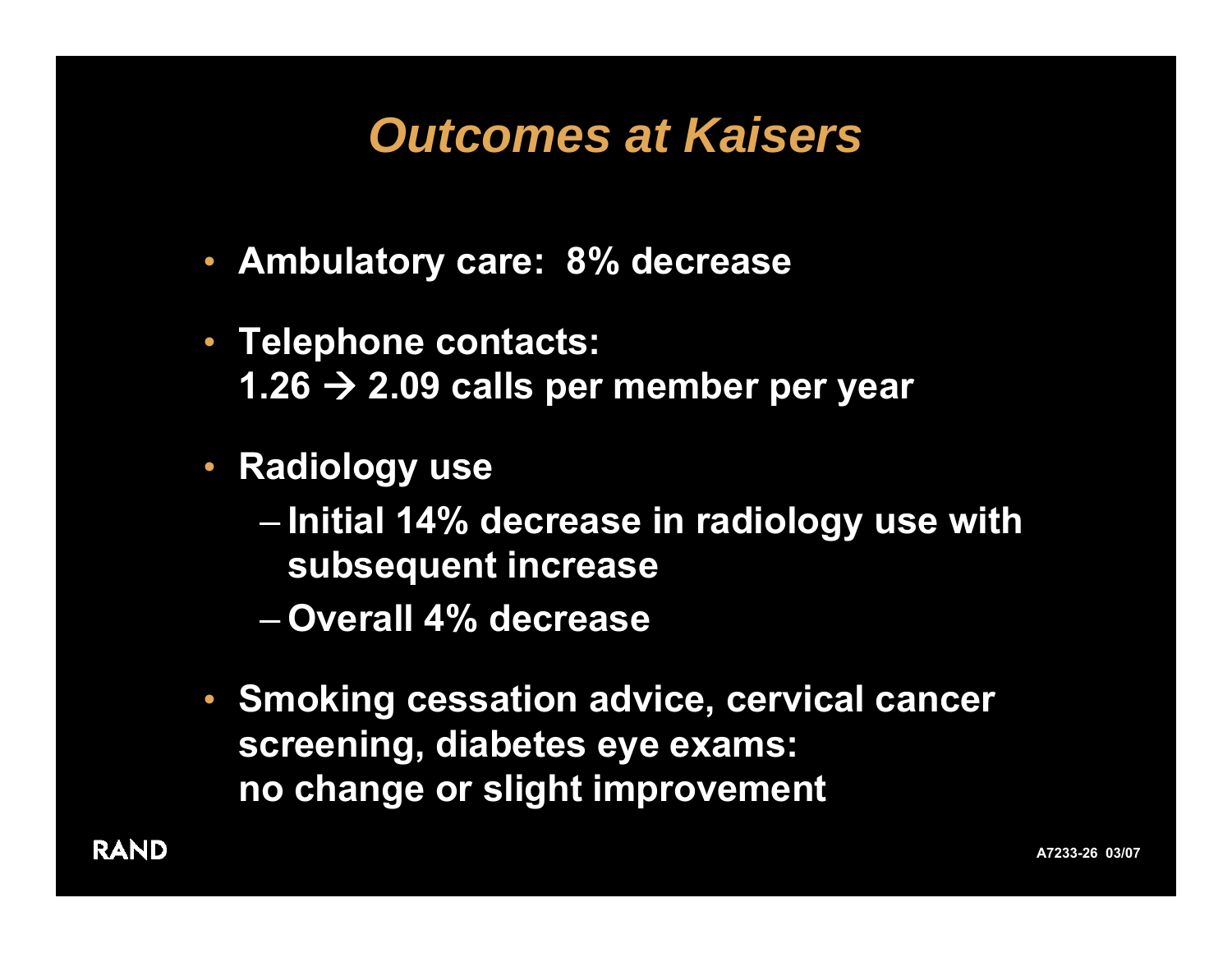# *Understanding Successful HIT Implementation*

- **Some elements may be critical for successful implementation**
- **Evaluating these elements can increase understanding of why implementation works or does not work**
- **More studies needed that incorporate these factors into their HIT evaluations**

**John Ovretveit et al.** *Improving Quality through Effective Implementation of Information Technology in Healthcare***.** Int J Qual Health Care **2007;19(5):259-266**

#### **RAND**

**A7233-27 03/07**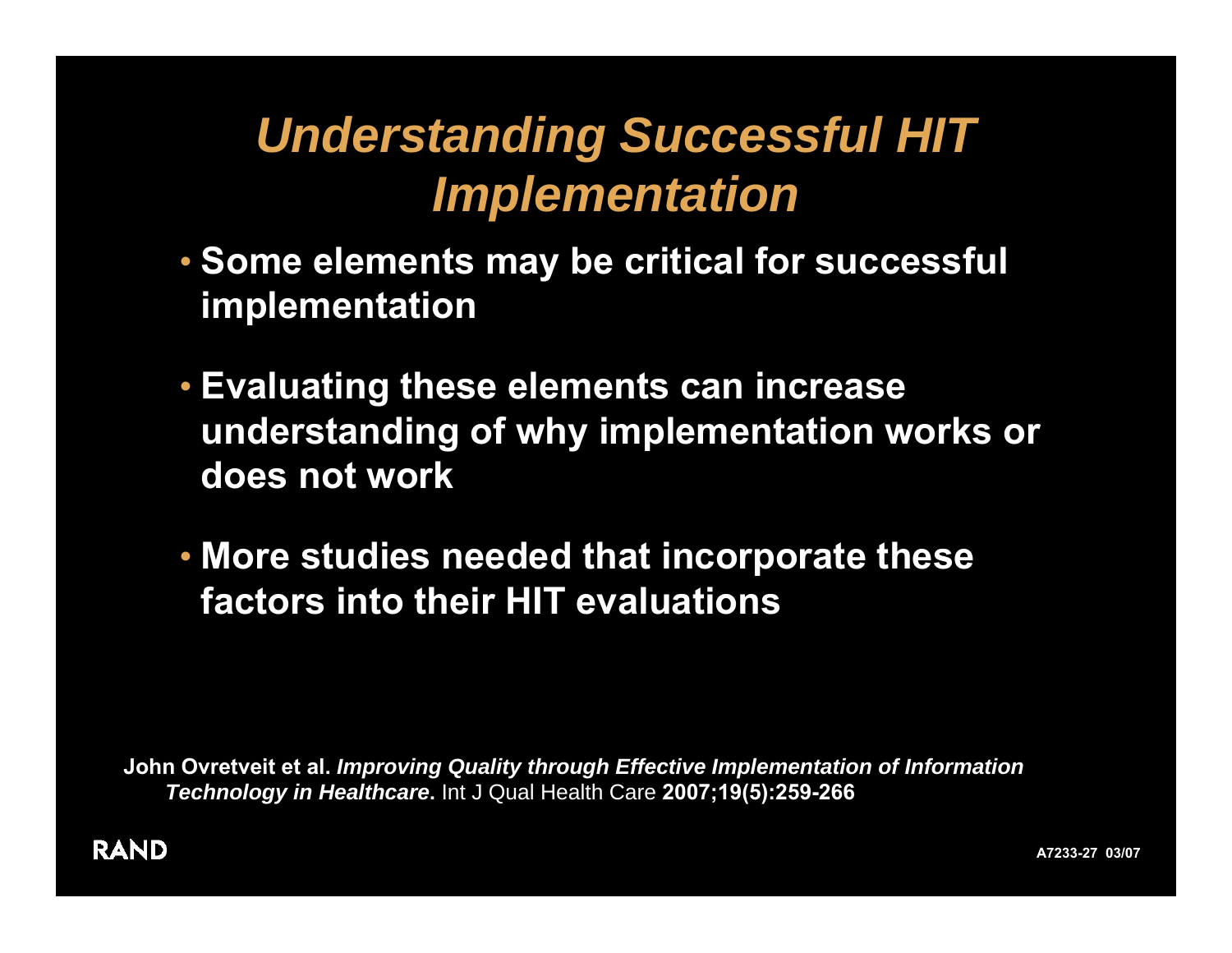## *Factors Important for HIT Implementation*

### **The EHR System**

- **Ease of use**
- **Physician acceptance**
- **Absence of system failures**
- **Meets clinical/managerial needs**

#### **Implementation process**

- **User involvement**
- **Quality education**
- **Previous IT experience**

#### **Leadership**

- **Strong management support**
- $\bullet$ **Physician champion**

#### **Resources**

• **Adequate people and financial support**

### **Organization culture and climate**

•**Ready for change** 

#### **RAND**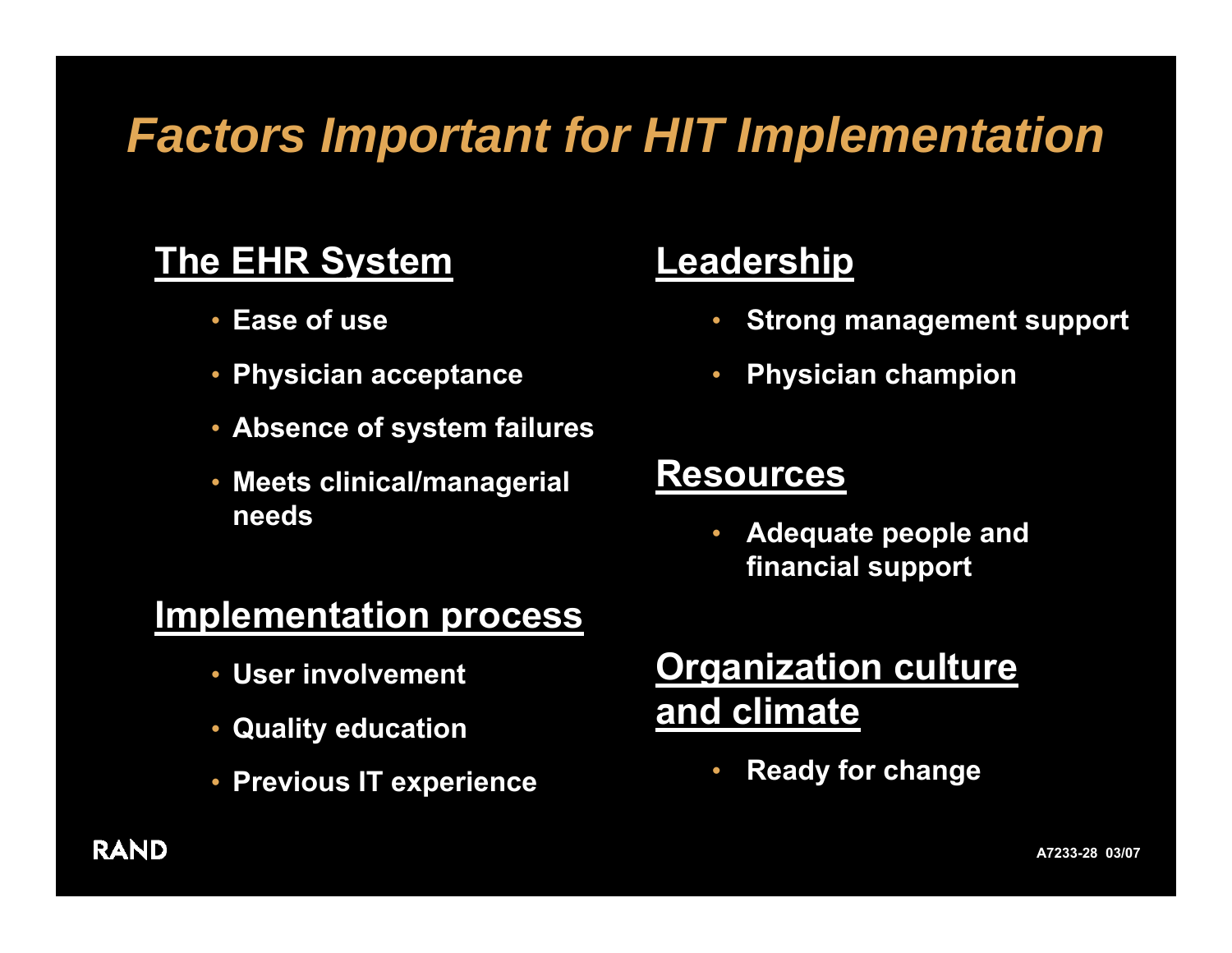## *HIT & the VA: Lessons Learned*

- **VISTA has helped to transform all aspects of VA care**
- • **Much more than technology was required**
	- **Culture of academic clinicians who value quality**
	- −**Culture of scientific evidence & accountability**
	- − **Health services researchers who were active clinicians, policymakers, and developers of VISTA**
	- − **Research infrastructure**
	- − **Incentives are aligned: the VA pays for HIT and benefits from cost savings**

**From VISTA's inception to now has been 25 years**

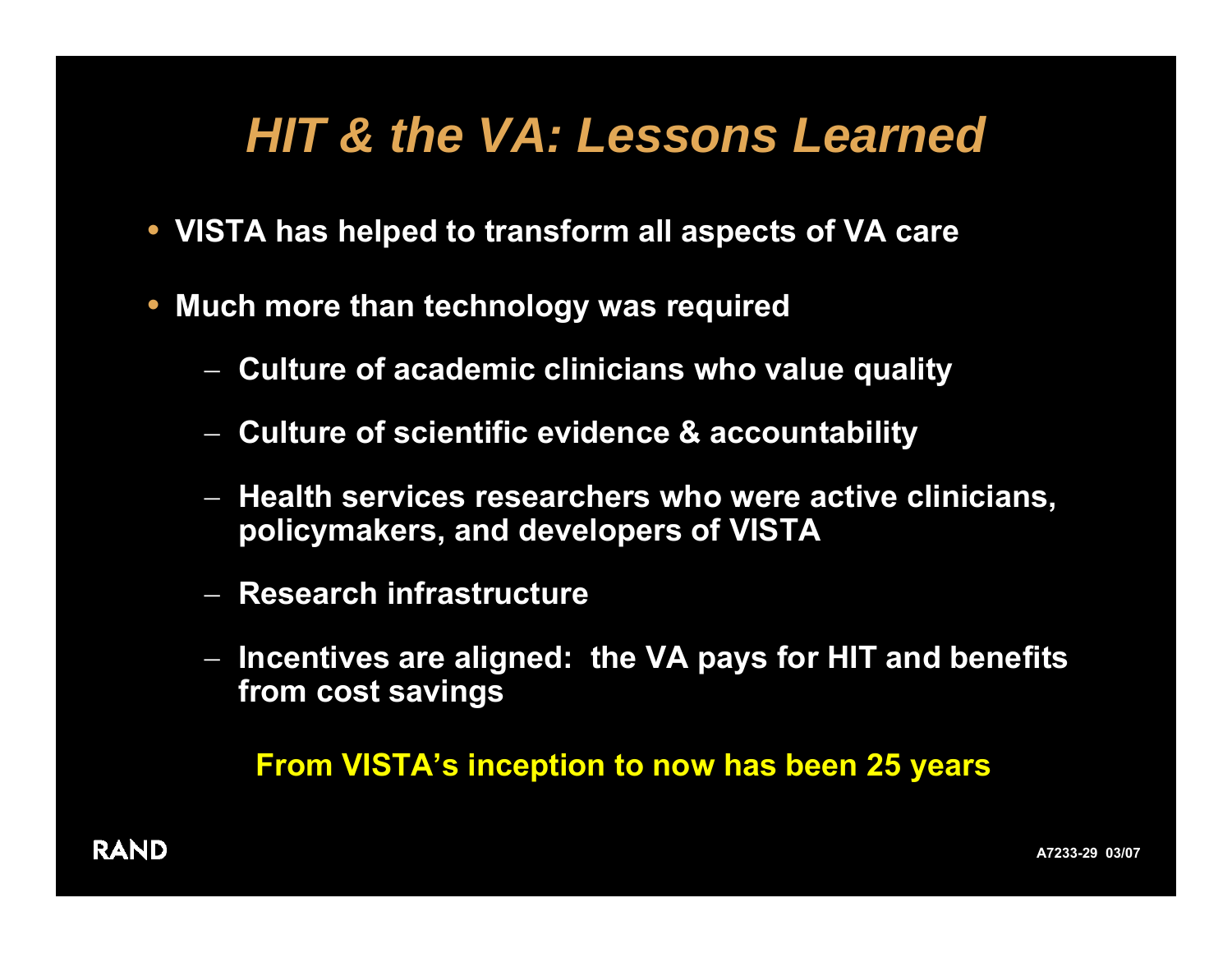

*Health Information Technology: Will it Improve Quality and Reduce Cost?*

- $\bullet$  **Good evidence that HIT can dramatically improve quality and safety**
- $\bullet$ **Evidence for cost savings is less clear**
- $\bullet$  **Challenges of implementing HIT systems have been underestimated and poorly studied**
- $\bullet$  **Successful implementation will certainly require substantial time, resources, & leadership**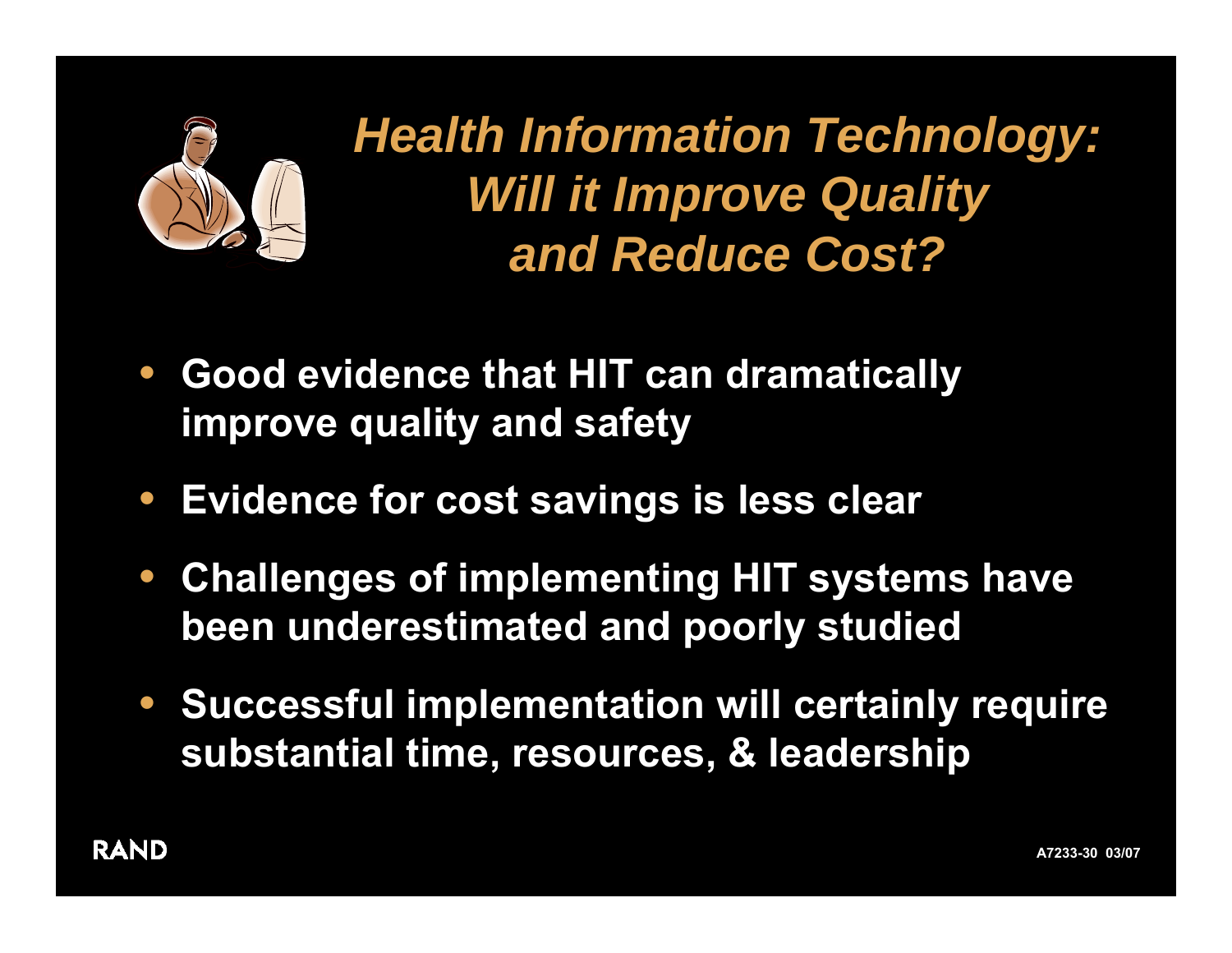# *Looking to the Future*

- **More data about successes and failures will be emerging**
- **Key to our learning process will be understanding the role of** *other factors***: human factors, management, organizational context**
- *Implementation Science* **is a new term describing study of these factors**
	- **There is now a BMC journal devoted to this: http//www.implementationscience.com/**
- **Institutions interested in implementing HIT should study the VA experience**

**RAND**